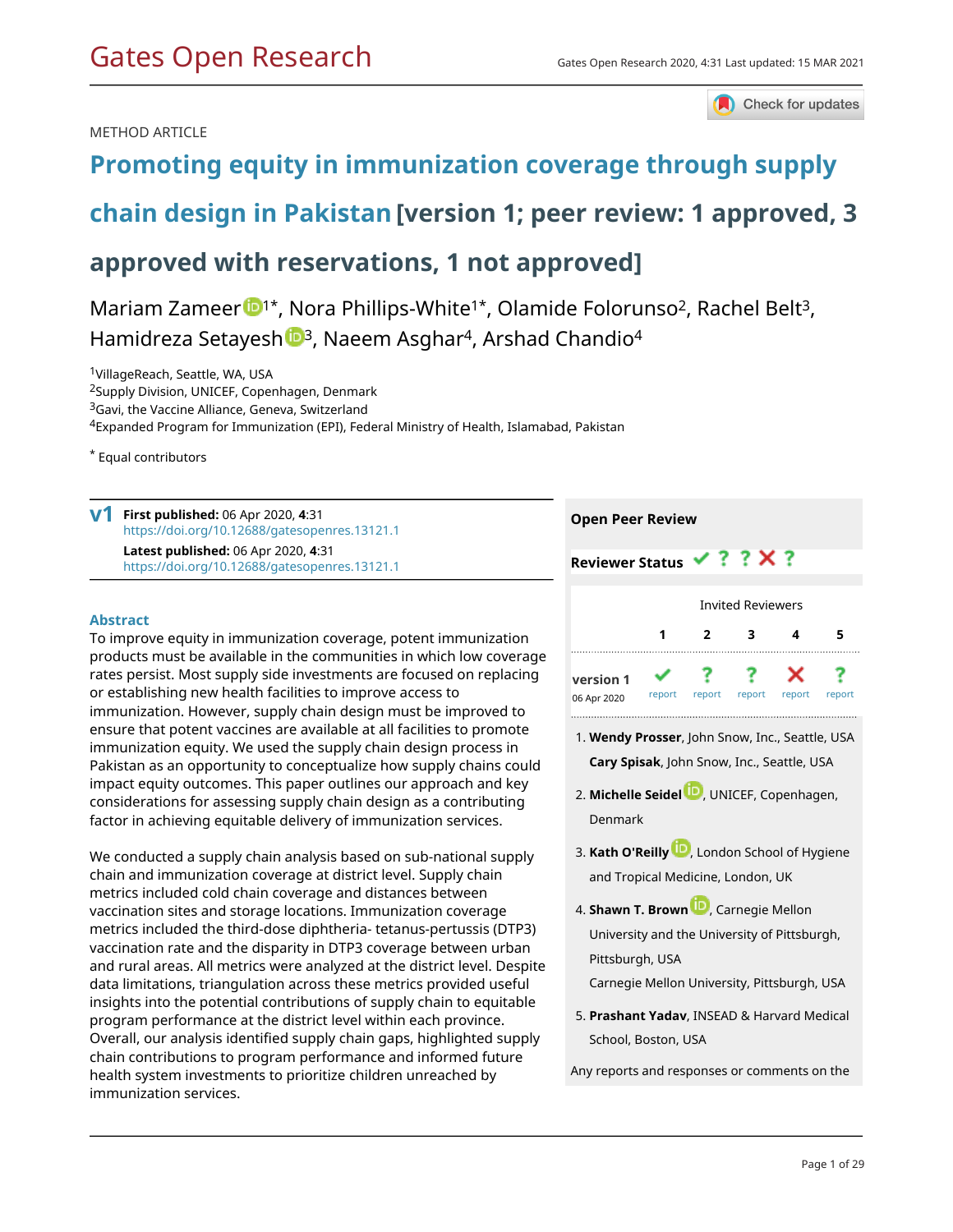### **Keywords**

equity, immunization, supply chain, cold chain

article can be found at the end of the article.

**Corresponding author:** Mariam Zameer ([mariam.zameer@villagereach.org](mailto:mariam.zameer@villagereach.org))

**Author roles: Zameer M**: Conceptualization, Data Curation, Formal Analysis, Investigation, Methodology, Project Administration, Supervision, Validation, Visualization, Writing – Original Draft Preparation, Writing – Review & Editing; **Phillips-White N**: Conceptualization, Data Curation, Formal Analysis, Investigation, Methodology, Validation, Visualization, Writing – Original Draft Preparation, Writing – Review & Editing; **Folorunso O**: Conceptualization, Methodology, Validation, Writing – Review & Editing; **Belt R**: Methodology, Writing – Review & Editing; **Setayesh H**: Methodology, Writing – Review & Editing; **Asghar N**: Writing – Review & Editing; **Chandio A**: Writing – Review & Editing

**Competing interests:** No competing interests were disclosed.

**Grant information:** The analysis and paper were funded by UNICEF Pakistan (contract number 43223114) and the Bill & Melinda Gates Foundation (OPP1195513).

**Copyright:** © 2020 Zameer M *et al*. This is an open access article distributed under the terms of the [Creative Commons Attribution](http://creativecommons.org/licenses/by/4.0/) [License](http://creativecommons.org/licenses/by/4.0/), which permits unrestricted use, distribution, and reproduction in any medium, provided the original work is properly cited.

**How to cite this article:** Zameer M, Phillips-White N, Folorunso O *et al.* **Promoting equity in immunization coverage through supply chain design in Pakistan [version 1; peer review: 1 approved, 3 approved with reservations, 1 not approved]** Gates Open Research 2020, **4**:31<https://doi.org/10.12688/gatesopenres.13121.1>

**First published:** 06 Apr 2020, **4**:31 <https://doi.org/10.12688/gatesopenres.13121.1>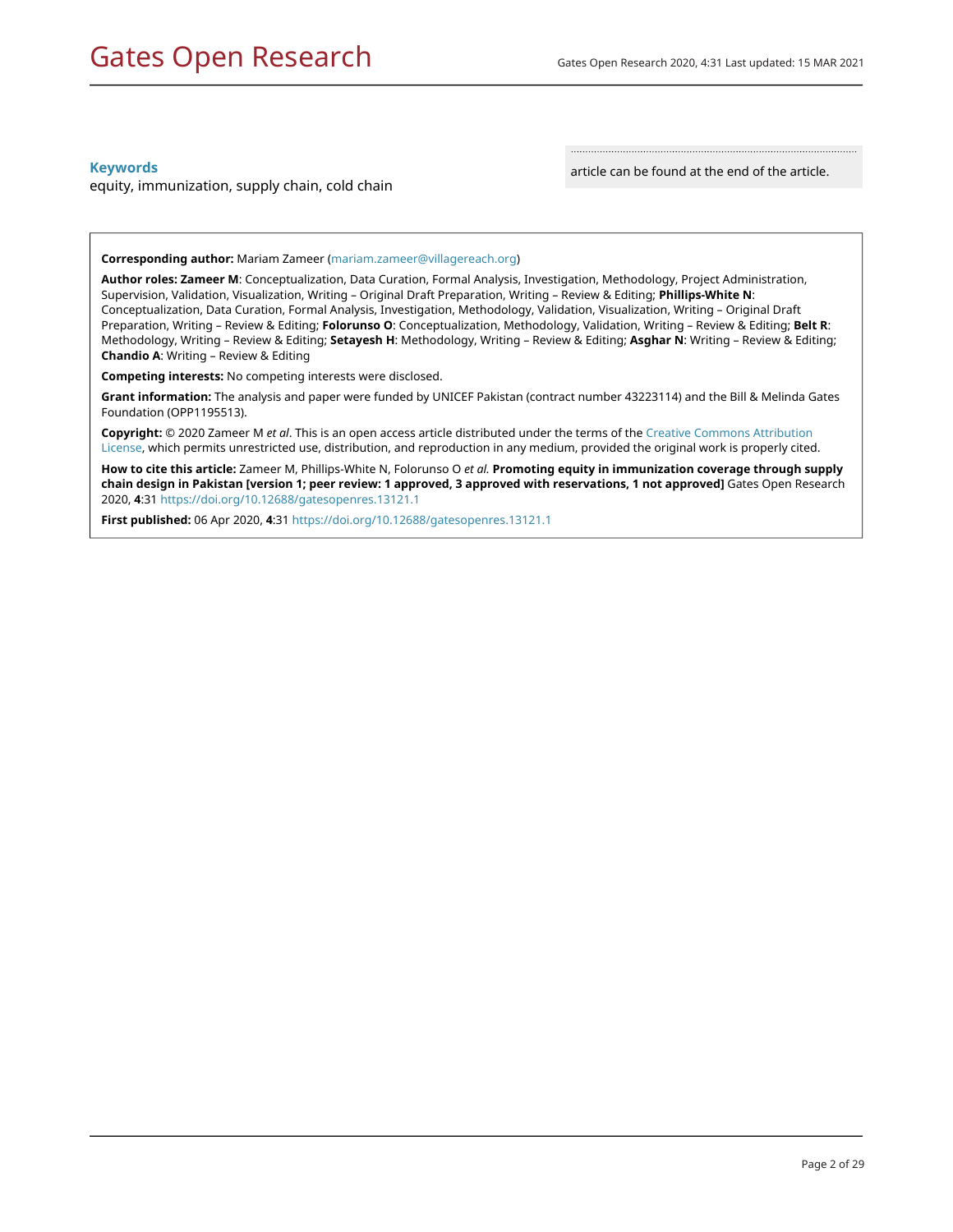#### **Introduction**

A strategic target of the Global Vaccine Action Plan is to achieve 90% national immunization coverage in all coun-tries and 80% in each district by 2020<sup>[1](#page-9-0)</sup>. Although global coverage has improved steadily since 1980, beginning in 2009 progress stagnated and it is unlikely these targets will be met by the end of  $2020^{2-4}$ . Furthermore, inequities in immunization, or "avoidable differences in immunization coverage between population groups that arise because barriers to immunization among disadvantaged groups", appear to be contributing to stagnation in coverage rates<sup>5</sup>. Under-immunized children are more likely to be of lower socioeconomic status than fully immunized children and are geographically clustered in marginalized communities, such as urban poor, remote rural, mobile populations and communities affected by conflict, resulting in a higher burden of vaccine-preventable disease in these communities $5-14$ . In order to continue making gains in equitable immunization coverage, interventions need to identify and specifically target these communities<sup>[5,6,9,13,](#page-9-0)15,16</sup>.

As part of the effort to improve equity in immunization coverage, immunization products must be available and of sufficient potency in the communities in which low coverage rates persist<sup>4,5</sup>. To achieve this, immunization supply chains should be tailored to address health system barriers to equity in service delivery such as vaccine stockouts, inadequate storage capacity, non-functional cold chain equipment (CCE), as well as difficult terrain and road conditions<sup> $4,17-22$ </sup>. However, there is limited research and evidence on how the design of supply chains can be tailored to deliver potent vaccines to all children.

Supply chain designs traditionally focus on cost-effectiveness and efficiency by streamlining distribution and storage to improve performance<sup>23</sup>. However, efficiency approaches could miss marginalized and hard-to-reach communities, and not address inequity. This paper describes the process by which equity was considered during an immunization supply chain (iSC) design analysis in Pakistan through a collaboration between the Pakistan Expanded Program on Immunization  $(EPI)<sup>24</sup>$ , the United Nations Children's Fund (UNICEF)<sup>25</sup>, Gavi, the Vaccine Alliance<sup>26</sup>, and VillageReach, an international non-profit that transforms health care delivery to reach everyone<sup>27</sup>. The analysis identified disparities between districts by assessing supply chain, and immunization equity. This approach allowed stakeholders to consider placement of CCE, new warehouses or distribution network options to increase equity in immunization coverage.

#### **Methods**

#### Setting

Pakistan had an annual birth cohort of over 6.9 million children in 2017-18 with 6% of the world's under-immunized  $children<sup>2,28</sup>$  $children<sup>2,28</sup>$  $children<sup>2,28</sup>$ . Currently, the Pakistan EPI is focusing on expanding routine immunization services, reaching every child with vaccines, and, as Pakistan's Gross National Income per capita continues to grow, they will transition from Gavi financial support<sup>24,29,30</sup>. As part of this strategy, which includes improving supply chain performance, an analysis was completed in 2018 to map the current supply chain structure and recommend changes to optimize Pakistan's distribution network<sup>31</sup>. We used LLamasoft's Supply Chain Guru<sup>®</sup> modeling tool<sup>[32](#page-10-0)</sup> to assess alternative supply chain designs defined by the Government of Pakistan, and supported by VillageReach, UNICEF, Gavi, and LLamasoft. Primary data such as vaccine demand, inventory policies, storage capacity, transport capacity, operating costs, and list of sites were collected from federal and provincial EPI. The modeling tool determined the optimal supply chain configuration for provinces to minimize costs while maintaining high levels of product availability. While the tool provides the most efficient solution for a supply chain system overall, it does not consider disparities and inequities within this system, such as between districts. Stakeholders in Pakistan, including the government, were highly interested in risk to vaccines and equity of service distribution, given such a large under-immunized population. From an immunization equity perspective, it is crucial to understand disparities in immunization coverage between and within districts in order to develop targeted strategies for under-immunized communities<sup>[13](#page-9-0)</sup>. Hence, VillageReach used Microsoft Excel to assess the data collected from primary and secondary sources to assess equity in the immunization supply chain.

#### Assessing equity in Pakistan's immunization supply chain

To provide further insights about the relationship between supply chain and equity in immunization coverage, we analyzed district-level metrics in 114 districts for 6,400 health facilities from the provinces of Balochistan, Khyber Pakhtunkhwa (KP), Punjab, and Sindh, and Islamabad that cover over 90% of Pakistan's population. Supply chain metrics were aggregated from the collected data and modeling outputs, and we obtained district-level immunization coverage metrics from Pakistan Social and Living Standards Measurement survey (PSLM)<sup>33</sup>. The PSLM was the only data source with immunization coverage rates at the district level that was available to us at the time of analysis. Although the PSLM has some methodological limitations, other data sources, including the Pakistan Demographic and Health Survey and the Multiple Indicator Cluster Surveys, were either not available for all provinces at the time of this analysis or were not representative at the district level<sup>34,35</sup>. We consulted with the Pakistan EPI and UNICEF, and determined PSLM was acceptable for the analysis.

#### Supply chain metrics

We determined the appropriate supply chain metrics to include in our analysis by relying on data available to us and logical or evidence-based link to equity in immunization. Targets were set for each metric to contextualize districts' supply chain performance, highlighting specific areas for decision-makers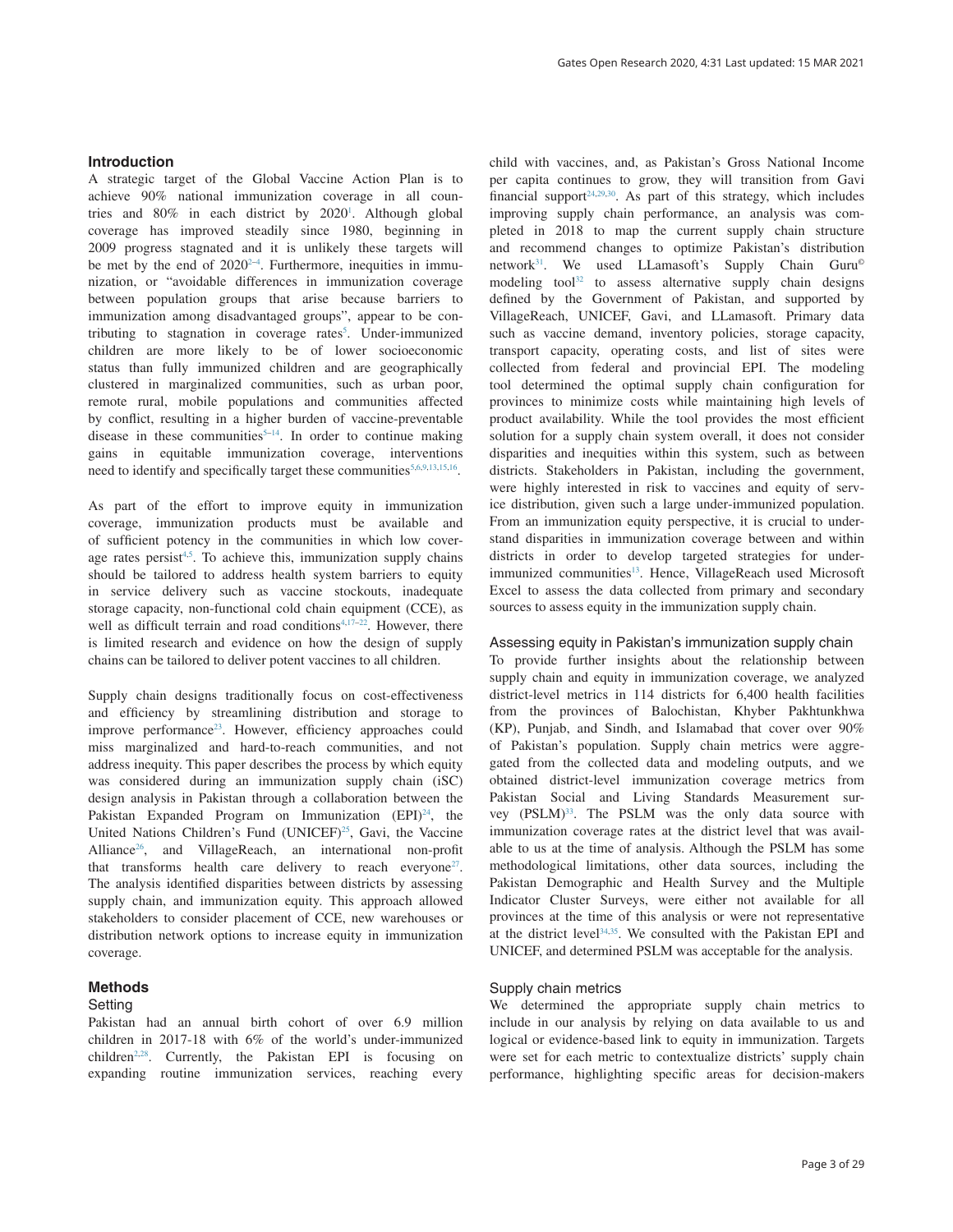to consider during redesign. VillageReach, Gavi, and UNICEF consulted with the Pakistan EPI to develop appropriate targets for each indicator specific to Pakistan's country context. The following sections describe each metric and our process to determine appropriate targets. Figure 1 summarizes the three supply chain metrics.

*Supply chain metric 1: Cold chain capacity per surviving infant at district and below.* This metric assesses the cold storage capacity available to store vaccines at 2–8°C. Lack of functional cold chain constrains vaccine availability and can negatively impact vaccine potency, which limits immunization coverage rates<sup>12,17,36</sup>. For our analysis, we defined cold chain capacity per surviving infant at the district level and below as the sum of the volume of cold chain storage available at the district stores, sub-district stores, and health facilities, divided by the projected number of infants in the district expected to survive to their first birthday in a one-year period, as shown in Figure 1. This metric included existing cold chain equipment at the time of the analysis plus equipment planned for deployment in 2018.

To understand whether cold chain coverage was sufficient, we used the World Health Organization (WHO) Effective Vaccine Management (EVM) tool to establish a target<sup>37</sup>. This target represents the maximum volume needed to store all doses of the recommended vaccines required to fully immunize one child in Pakistan (assuming the child has survived to their first birthday and that products are resupplied once a month). Additionally, the target included Pakistan's recommended "buffer stock" that should be available in case of spoilage, breakage, or unforeseen changes in demand. For Pakistan, this target was estimated at 0.06 liters of cold chain capacity per fully immunized child (FIC).

*Supply chain metric 2: Average resupply distance of vaccines to health facilities.* This metric examines the distance that vaccines must travel to a health facility from the store resupplying it in the supply chain. Health facilities far from resupply locations may be at risk of low stock availability, and so low immunization coverage, because these distances may make the supply chain less responsive to outbreaks, emergency orders, or adverse weather. Finally, when vaccines must travel further to reach health facilities, they are more likely to be exposed to temperatures that put them at higher risk of spoilage and long distances can be a barrier for vaccinators for picking up supplies, which may lead to stockouts $38$ .

For each district, we calculated this metric by taking the weighted average of the distance from each health facility in the district to its resupply store, which was based on the estimated number of doses required for each health facility to serve its target population. We set a target of 60 kilometers as a feasible



Figure 1. Three supply chain metrics to assess equity in supply chain design. Red - Indicator is outside range of the target; Yellow -Indicator is at the target range; Green - Indicator is well within the target.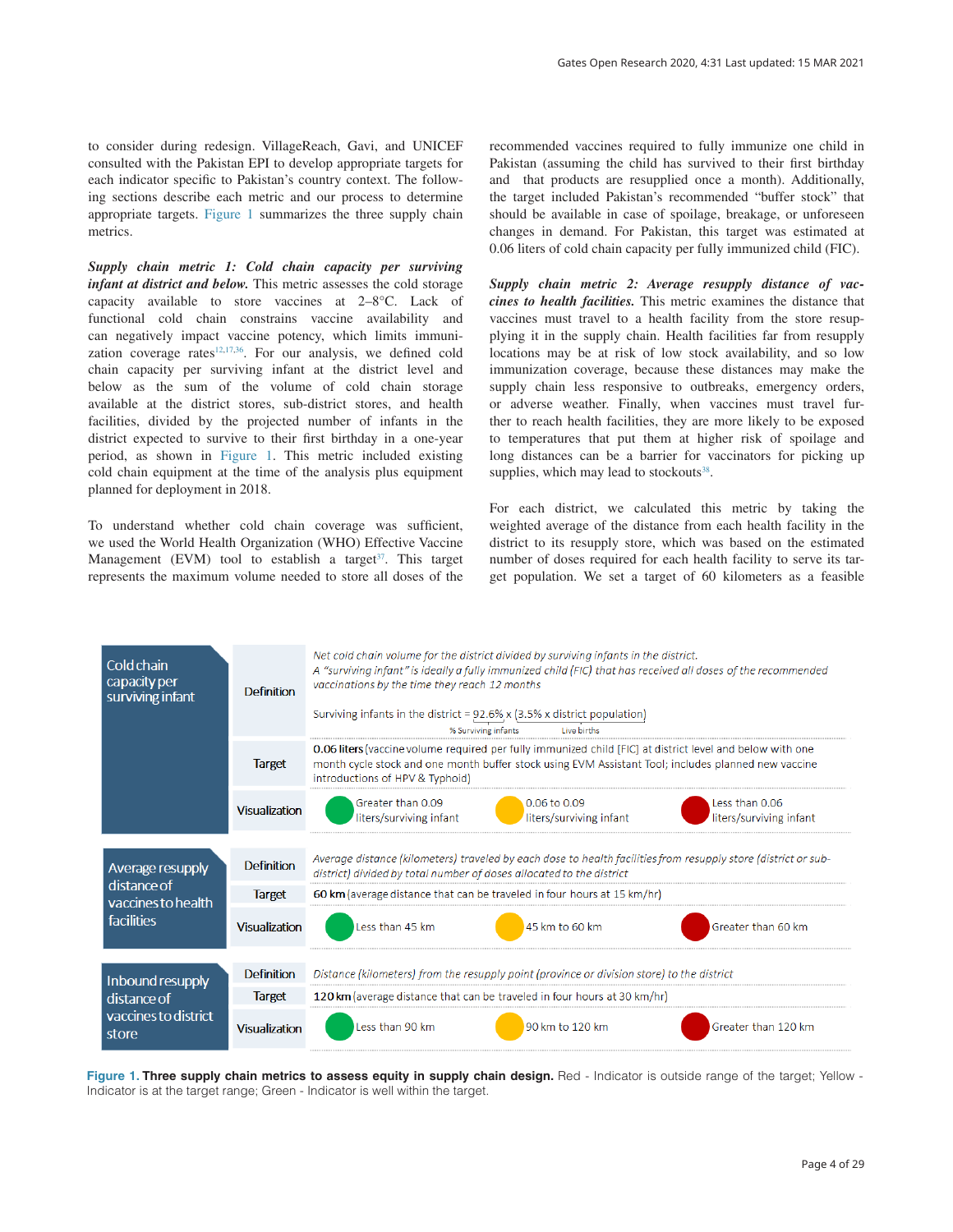trip for a vaccinator to travel from a health facility to its resupplying store and return in one business day, based on the average travel speeds reported during primary data collection across all provinces. While this target does not account for variability in road conditions, it does serve as a point of comparison to identify districts where many facilities are far from resupply

*Supply chain metric 3: Inbound resupply distance of vaccines to district store.* We developed this metric to understand supply chain configuration at the intermediate levels of the supply chain, upstream from the health facility. When stockouts occur at the district level, service delivery is interrupted in  $96\%$  of cases<sup>[39](#page-10-0)</sup>. Additionally, longer resupply distances to districts could result in similar risks to vaccine quality and availability mentioned above. To that end, the inbound resupply distance to the district store measured the distance that vaccines must travel to reach the district from either a province or division store, depending on the province in Pakistan. Based on data collected from provinces, we determined that 120 kilometers was a feasible trip from a district store to its resupply point and back in one business day, and set the target accordingly.

#### Immunization coverage metrics

points.

Low coverage rates result from several factors in the health and social systems including, but not limited to, supply chain challenges<sup>11,[22](#page-10-0),40</sup>. To explore the relationship between immunization coverage and supply chain configuration, our analysis focused on two coverage indicators, both collected from the PSLM.

*Immunization coverage metric 1: DTP3 coverage.* This metric measures the percentage of children vaccinated with the third dose of the diphtheria-tetanus-pertussis (DTP3) vaccine based on a survey of a sample of households in each district<sup>33</sup>. DTP3 coverage is widely accepted as a proxy for full immunization coverage<sup>[8](#page-9-0)</sup>. To compare districts relative to each other, we organized districts by percentile; the 90<sup>th</sup> percentile for this metric corresponds to a DTP3 rate above 91%, and 70<sup>th</sup> percentile indicates a DTP3 coverage rate above 72%.

*Immunization coverage metric 2: Disparity in DTP3 coverage between urban and rural areas.* Although limited data below the district level were available for this analysis, the PSLM also provided an estimate of the difference in DTP3 coverage between the urban and rural areas in each district<sup>33</sup>. Districts with large urban-rural gaps in immunization coverage may face disparities in supply chain performance between urban and rural areas, such as long resup-ply distances to rural areas<sup>[14](#page-9-0)</sup>. Again, we organized districts by percentile to facilitate comparisons, with districts in the 90<sup>th</sup> percentile, indicating an urban-rural gap of less than 7 percentage

points, and the 70<sup>th</sup> percentile indicating an urban-rural gap of less than 22 percentage points.

#### **Results**

### Applying an equity lens for supply chain design decisionmaking

Stakeholders used the results from our analysis to decide which districts to prioritize for changes to the supply chain, comparing the metrics for the current supply chain to the proposed design. See *Extended data* for the immunization supply chain equity metrics<sup>[41](#page-10-0)</sup>. Although the analysis did not reveal an overarching trend or pattern between the chosen supply chain metrics and DTP3 coverage, the results highlighted districts with high under-immunized populations and with disparities in urban-rural coverage that should be prioritized for supply chain interventions. The lack of clear trends is expected because many variables affect immunization coverage rates, including but not limited to supply chain, which were beyond the scope of our analysis $42$ . Pakistan is one of the three countries where polio is endemic, and reported 135 wild polio cases in 2019 according to the Global Polio Eradication Initiative. The polio initiative is a key way for Pakistan to identify zero-dose children who have not received immunization and districts with the most under-served populations that need specific supply and demand interventions. To add further context, districts classified as high priority for polio eradication by the Pakistan's National Emergency Action Plan for Polio Eradication are highlighted throughout the analysis<sup>[43](#page-10-0)</sup>.

### Comparing cold chain capacity and immunization coverage

Our analysis indicated that the relationship between immunization coverage and cold chain capacity is ambiguous, as there are districts with cold chain capacity above the target but with low immunization coverage. [Figure 2](#page-5-0) shows several districts in Sindh, KP, and Balochistan, including Quetta, a high-priority polio district, have low immunization coverage rates, but cold chain capacity above the target. This indicates that factors aside from cold chain are likely leading to low coverage rates. We also highlighted districts with high disparities in urban-rural coverage rates, which might be a result of disparities in cold chain distribution within the district. A helpful next step would be to assess cold chain at each health facility, especially certain rural areas, to understand disparities within districts. Still, there are no districts with high immunization coverage and cold chain capacity below the target, reflecting that cold chain is a minimum condition needed to make potent vaccines available. We identified a group of districts with low immunization coverage and cold chain capacity near or below the target ([Figure 2](#page-5-0)), including Kohistan district in KP and two high-priority polio districts in Balochistan, Killa Abdullah and Pishin. Government stakeholders took note of these findings, and plan to prioritize these districts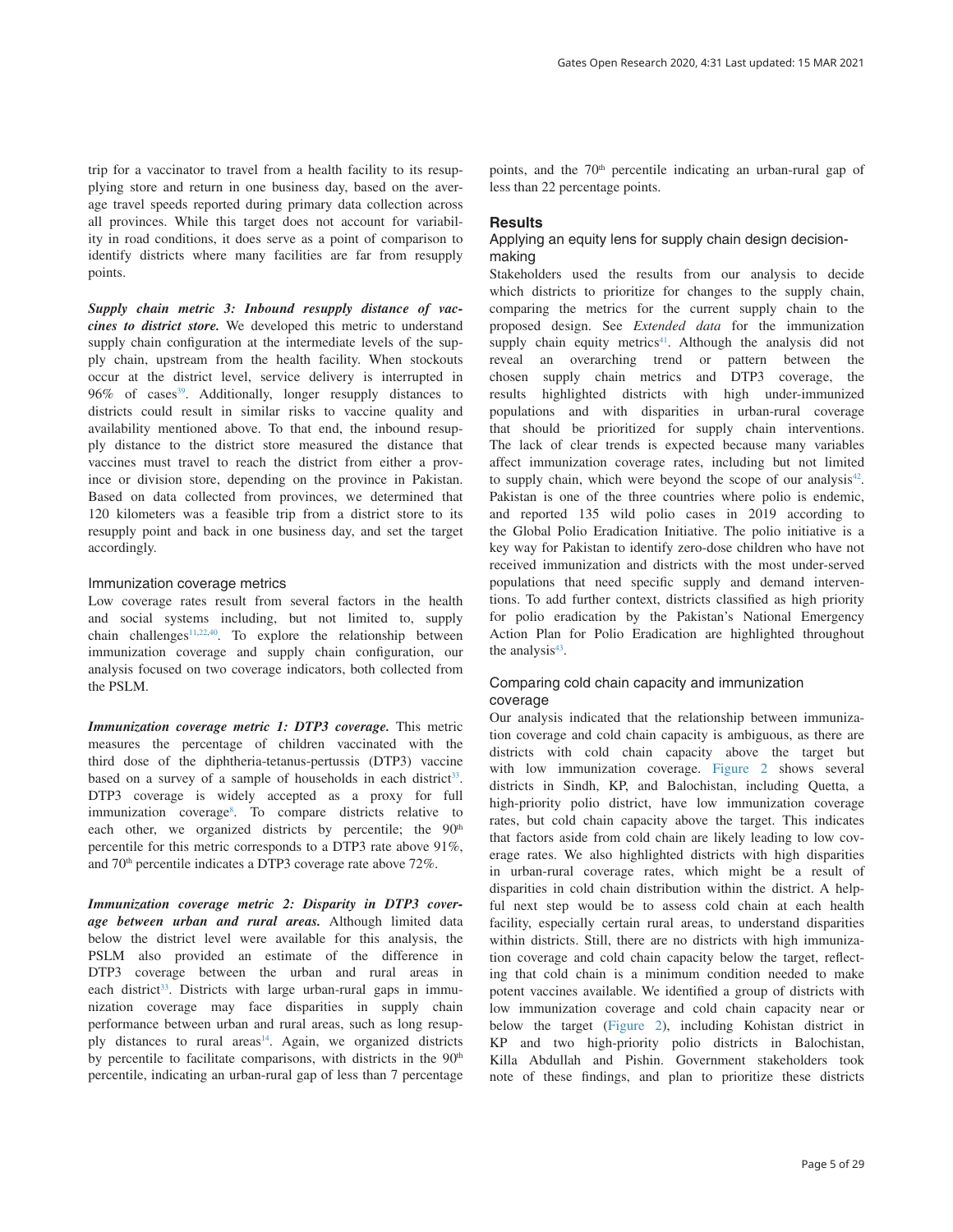<span id="page-5-0"></span>

**Figure 2. Cold chain capacity per surviving infant against immunization coverage for all provinces.**

for receiving new CCE in an upcoming round of cold chain deployment through the Cold Chain Equipment Optimization Platform (CCEOP).

### Comparing weighted average resupply distance to health facilities and immunization coverage

Examining the distance from health facilities to their resupply points, alongside immunization coverage, helped decision-makers identify districts where resupply distances should be reduced, as shown in [Figure 3](#page-6-0). Many districts in KP and almost all districts in Punjab had resupply distances for health facilities within the target and high coverage rates, illustrating shorter resupply distance may be a contributing factor to high coverage. On the other hand, in most districts in Balochistan resupply distances were also within the target; however, immunization coverage rates were low, indicating that other factors may underpin low coverage. The results for Sindh were varied, with no apparent trends. A helpful step would also be to assess individual resupply distances for health facilities in rural areas,

especially where there is large disparity in urban-rural immunization coverage rates.

To improve product availability in health facilities that are far from their resupply points, stakeholders in KP considered changing from the current distribution system in which vaccinators fetch products, to direct delivery of stock to health facilities from districts<sup>23</sup>. This strategy consolidates responsibility for logistics at a higher level of the supply chain where a smaller group of workers can receive specialized training to avoid mishandling vaccines during transit. Furthermore, direct delivery allows vaccinators at facilities more time to provide immunization services $44$ . For example, [Figure 4](#page-6-0) shows vaccinators in Shangla district, in which less than half of children have received the DTP3 vaccine, could save 2,019 hours annually, which could be spent on providing immunization services. This is especially critical in areas with low rural coverage rates where the resupply distances may be very long.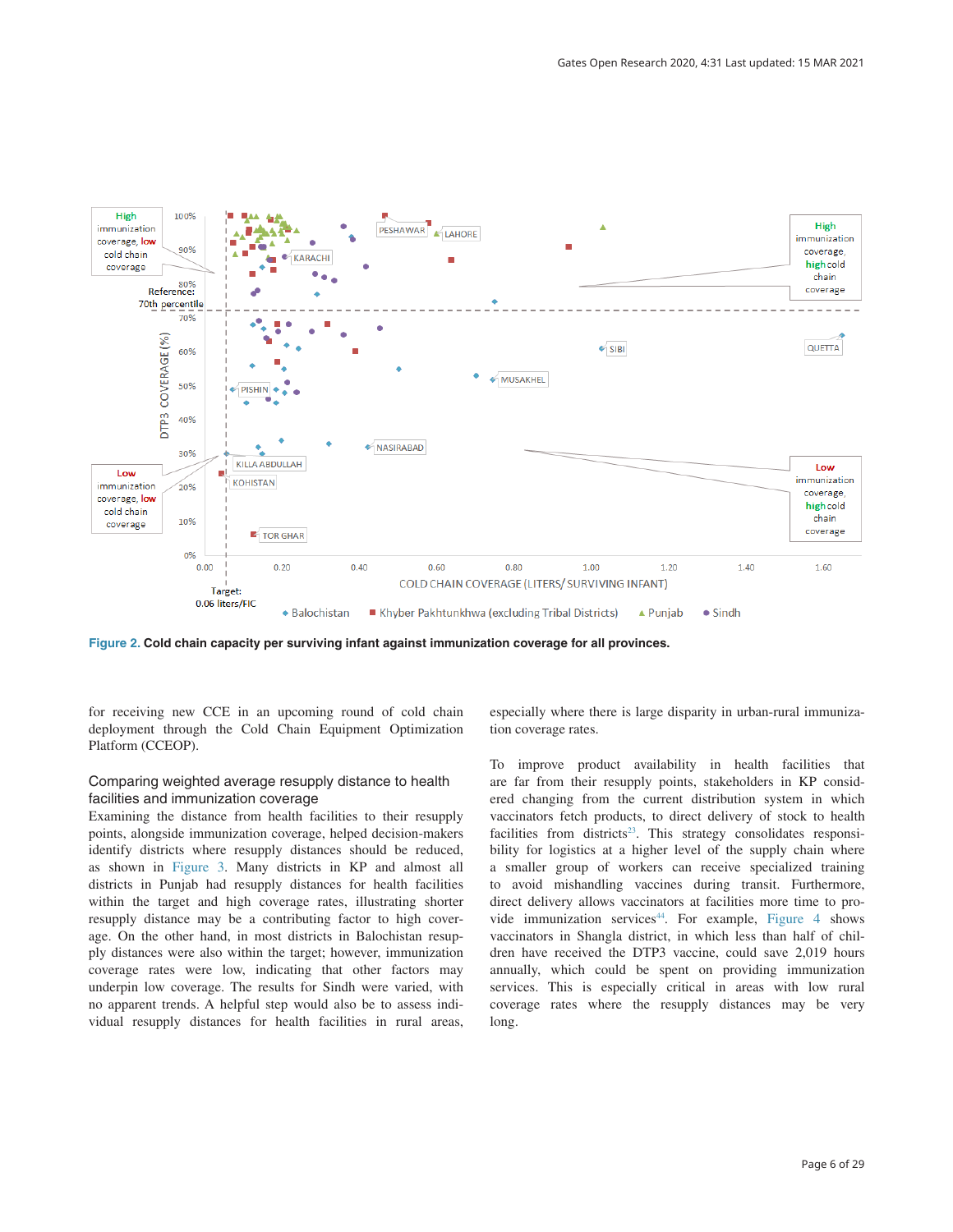<span id="page-6-0"></span>

**Figure 3. Weighted average resupply distance to health facilities against third-dose diphtheria-tetanus-pertussis (DTP3) for all provinces.**



Average hours per health facility (EPI) in a year saved by vaccinators

**Figure 4. Average hours saved by each vaccinator in a year per health facility from direct delivery in Khyber Pakhtunkhwa province (excluding Tribal Districts).**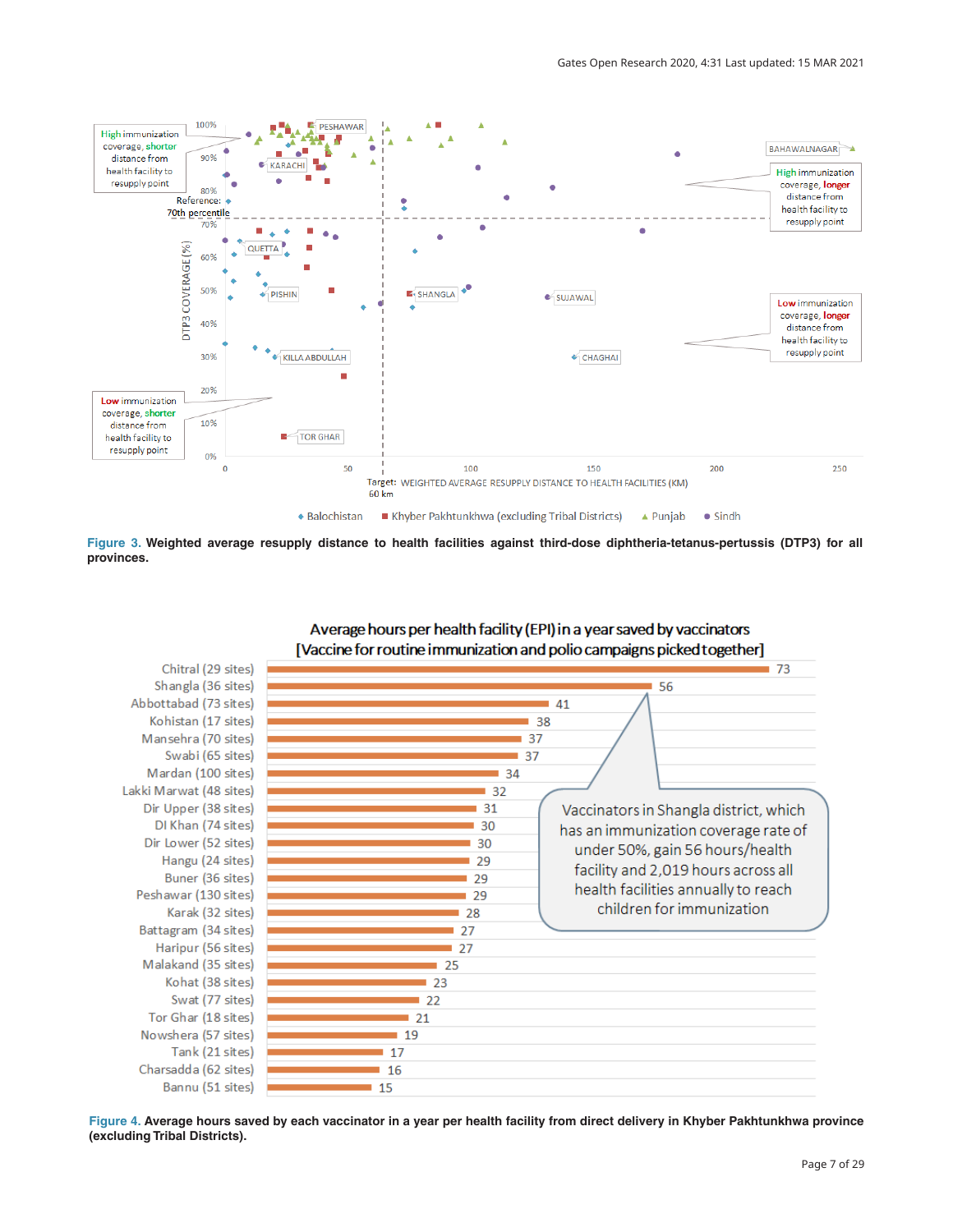### Comparing inbound resupply distance of vaccines to district stores and immunization coverage

The resupply distance for districts in the analysis ranged from 4 km to 538 km, as shown in Figure 5, but no notable relationships with immunization coverage are apparent. However, results were useful to stakeholders and provided further insights when considering supply chain design changes at the district level. For example, Figure 6 shows that changing a resupply store location in KP would reduce resupply distances to seven districts with very low rates of immunization coverage (Battagram, Kohistan, Shangla, Tor Ghar, Karak, Lakki Marwat, and Tank).



**Figure 5. Inbound resupply distance of vaccines to district stores for all provinces against third-dose diphtheria-tetanus-pertussis (DTP3) for all provinces.**

| Supply chain metric well within target<br>Supply chain metric outside range of target<br><b>DOC</b><br>High immunization coverage and small urban-rural gap<br>Low immunization coverage and large urban-rural gap |                                                                    |                              |                        |                        |                        |                               |                        |                        |                        |                             |                     |                               |                     |                               |                        |
|--------------------------------------------------------------------------------------------------------------------------------------------------------------------------------------------------------------------|--------------------------------------------------------------------|------------------------------|------------------------|------------------------|------------------------|-------------------------------|------------------------|------------------------|------------------------|-----------------------------|---------------------|-------------------------------|---------------------|-------------------------------|------------------------|
| <b>Indicators</b>                                                                                                                                                                                                  |                                                                    | <b>Battagram</b>             |                        | Kohistan               |                        | Shangla                       |                        | Tor Ghar               |                        | Karak                       |                     | Lakki Marwat                  |                     | <b>Tank</b>                   |                        |
|                                                                                                                                                                                                                    |                                                                    | <b>Baseline</b><br>(Peshawar | Scenario<br>(Mansehra) | Baseline<br>(Peshawar) | Scenario<br>(Mansehra) | <b>Baseline</b><br>(Peshawar) | Scenario<br>(Mansehra) | Baseline<br>(Peshawar) | Scenario<br>(Mansehra) | <b>Baseline</b><br>Peshawar | Scenario<br>(Bannu) | <b>Baseline</b><br>(Peshawar) | Scenario<br>(Bannu) | <b>Baseline</b><br>(Peshawar) | Scenario<br>(D   Khan) |
| <b>Supply</b><br>Chain<br><b>Equity</b><br><b>Metrics</b>                                                                                                                                                          | Cold chain/surviving<br>infant (liters,<br>including new CCE)      | 0.19                         | <b>No</b><br>change    | 0.04                   | <b>No</b><br>change    | 0.11                          | <b>No</b><br>change    | 0.13                   | No<br>change           | 0.17                        | <b>No</b><br>change | 0.14                          | No<br>change        | 0.19                          | <b>No</b><br>change    |
|                                                                                                                                                                                                                    | Inbound resupply<br>distance of vaccines<br>to district store (km) | 259                          | 47                     | 250                    | 146                    | 181                           | 96                     | 156                    | 107                    | 180                         | 59                  | 228                           | 62                  | 308                           | 73                     |
|                                                                                                                                                                                                                    | Average resupply<br>distance to health<br>facilities (km)          | 33                           | <b>No</b><br>change    | 48                     | No<br>change           | 75                            | <b>No</b><br>change    | 24                     | <b>No</b><br>change    | 34                          | <b>No</b><br>change | 43                            | <b>No</b><br>change | 14                            | <b>No</b><br>change    |
| Immuniz-<br>ation<br>Coverage<br><b>Indicators</b>                                                                                                                                                                 | DTP3 coverage (%)                                                  | 57                           | <b>No</b><br>change    | 24                     | <b>No</b><br>change    | 49                            | <b>No</b><br>change    | 6                      | <b>No</b><br>change    | 63                          | <b>No</b><br>change | 50                            | <b>No</b><br>change | 68                            | <b>No</b><br>change    |
|                                                                                                                                                                                                                    | Urban-Rural Gap in<br>DTP3 coverage (%)                            | Rural only                   | No<br>change           | <b>Rural</b> only      | <b>No</b><br>change    | Rural only                    | <b>No</b><br>change    | Rural only             | <b>No</b><br>change    | $75 -$<br>62                | <b>No</b><br>change | $38 -$<br>51                  | <b>No</b><br>change | $78-$<br>65                   | <b>No</b><br>change    |

**Figure 6. Changing sourcing would reduce resupply distance of district stores in KP (excluding Tribal Districts) improving reliability and responsiveness of supply chain, and contributing to improved immunization coverage.**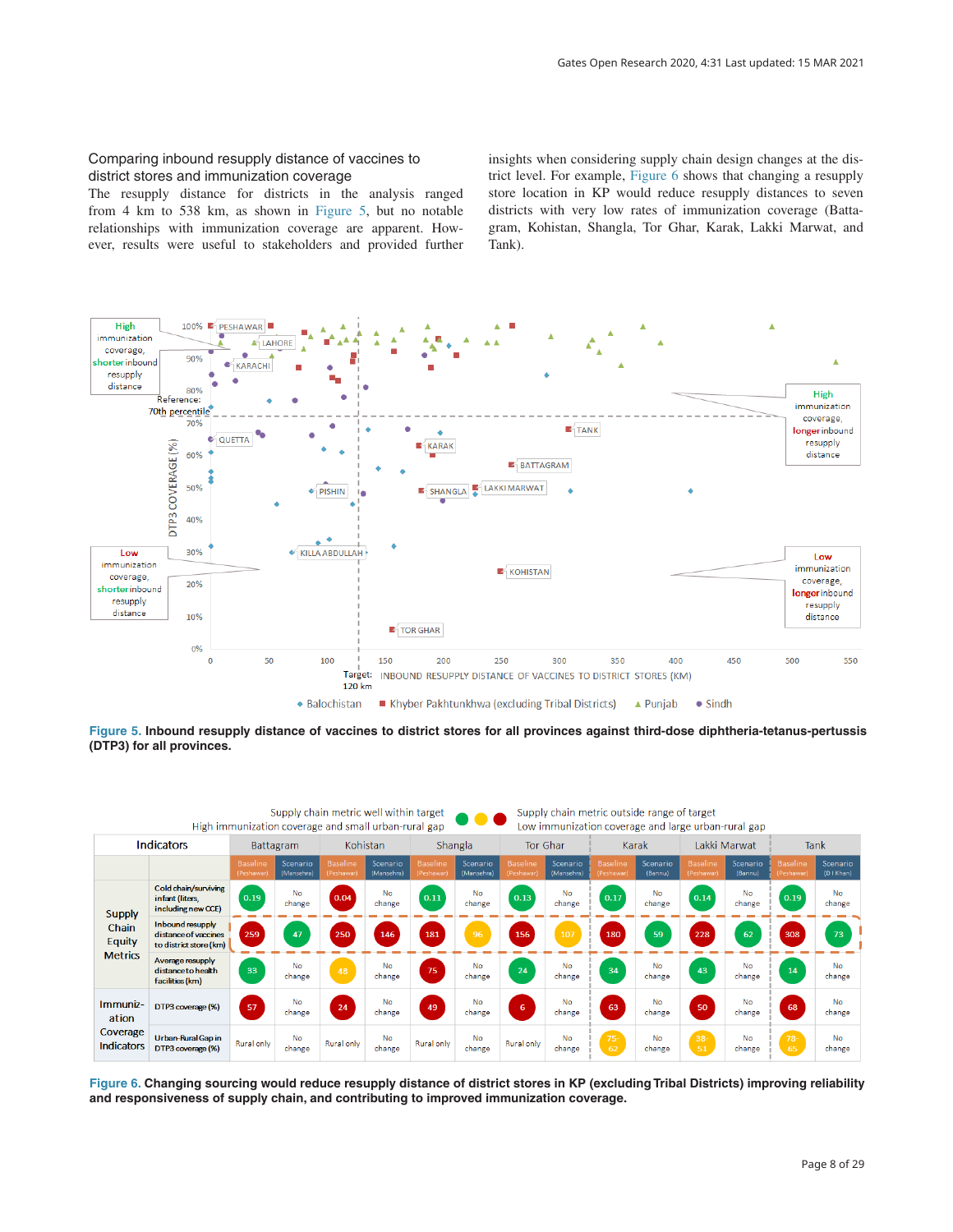### **Discussion**

Our approach represents an important first step in using supply chain analysis to drive equitable design. Still, the analysis was constrained by several limitations that should be addressed in future iterations.

### Improving data availability to extend analysis to the community level

Due to constraints in the dataset, the district was the lowest level of analysis possible in Pakistan, yet inequities in immunization often exist between communities within districts<sup>13</sup>. For example, we know that the distance that a person must travel to receive vaccinations is associated with coverage<sup>12,13</sup>, yet data was not available on the distances between health facilities and the communities they serve. In addition, due to security concerns, there is restriction on collecting geospatial information in Pakistan, which limited our ability to locate facilities and calculate such distances.

Lack of data at lower tiers of the health system is not unique to Pakistan; a recent assessment showed that 74 countries (38% of 194 countries worldwide) do not report sub-national immunization data<sup>[2](#page-9-0)</sup>, let alone at the district, health facility or community level. Similarly, high-quality supply chain data is not consistently available for lower levels of the health system<sup>45</sup>. For more specific analysis to identify inequities, countries should assess cold chain capacity and resupply distance for each health facility in relation to immunization coverage. Further, supply chain metrics such as stock availability, on-time/in-full deliveries, and number of temperature excursions for CCE should be used for design. In order to improve equity in immunization, it is critical to have visibility into the supply chain challenges that must be overcome to ensure that potent vaccines are available in all communities.

#### Developing metrics suited to urban areas

In urban areas, distances between points may be quite short but may take long to cover due to traffic, so resupply distance metrics from this analysis may not provide the full picture. However, even in densely populated urban areas, research shows that placement of facilities near low-income communities seems to be an important factor in urban areas to improving coverage. However, an alternative metric may be needed to show proximity of health facility to resupply to ensure availability of potent vaccines, such as time<sup>[18,19](#page-10-0)</sup>. Additionally, lack of data on population in rapidly growing urban centers results in inadequate cold chain capacity to meet demand, leading to stockouts<sup>[46](#page-10-0)</sup>. As a result, urbanspecific metrics should be developed and measured at the community-level to identify inequities within cities.

At the time of this analysis, detailed data on Pakistan's urban poor was not available, although data from focus groups from a separate urban poor study by UNICEF highlighted lack of public health facilities in urban poor communities. However, these data did not identify names of nearest health facilities, so we could not generate specific recommendations to improve the supply chains. Similarly, the

PSLM, which provided district-level immunization coverage data, aggregated the six districts in the mega-city of Karachi into a single sampling block, so we could not assess disparities in coverage rates in this major urban area. Recently Gavi and Pakistan EPI have been collecting data in Karachi to identify inequities in the distribution of cold chain and other components of the immunization program.

### Implementing master facility lists to assess equity across data sources

A master facility list is critical to match data across different databases, which are created and managed by various partners. When health facility names cannot be matched across different sources, the ability to use available data and to assess cold chain capacity at the health facility-level is limited. In this analysis, VillageReach was only able to match names of 25% of the 8,000 public health facilities in Pakistan between multiple databases. To facilitate data analysis at the facility-level and understand inequities between communities, countries should develop a master facility list with unique identifiers.

#### **Conclusion**

Often, the design of supply chains is based on cost-efficiency analysis; however, our approach presented in this paper provides guidance on applying an equity lens when making changes to the supply chain design. The analysis enabled decision-makers in Pakistan to consider alternative supply chain configurations in light of potential improvements to equity and coverage. Further, while most previous analysis has focused on inequities between provinces<sup>35</sup> or focused on a small sample of districts<sup>47</sup>, this analysis moves towards a full-country analysis of immunization equity at the district level, which is a critical step to identifying districts which need closer analysis. Previous studies often focus on either provincial analysis which hides disparities or on a subset of districts in a country which does not provide the full picture.

Considering equity in addition to other dimensions such as cost and efficiency yields important benefits for wider planning. Many supply-side investments focus on the replacement and improvement of existing facilities, which does not improve the status quo in underserved areas. While the analysis demonstrated that the relationship between supply chain inputs and program performance is not always clear, supply chain redesign could potentially reduce stockouts and vaccine expiry, inform cold chain deployment in low coverage areas, and ultimately contribute to equitable immunization.

In future applications, this analysis must be adapted to the context in which it is being used by selecting appropriate and salient metrics. Many Gavi-eligible countries receive CCE through CCEOP, so metrics such as cold chain capacity per surviving infant can be used to systematically include equity in deployment. Country-specific targets must be calculated for each country. Furthermore, inequities in immunization coverage in urban areas are a priority in many countries, so urban-specific metrics need to be developed. Finally, product availability and potency is only one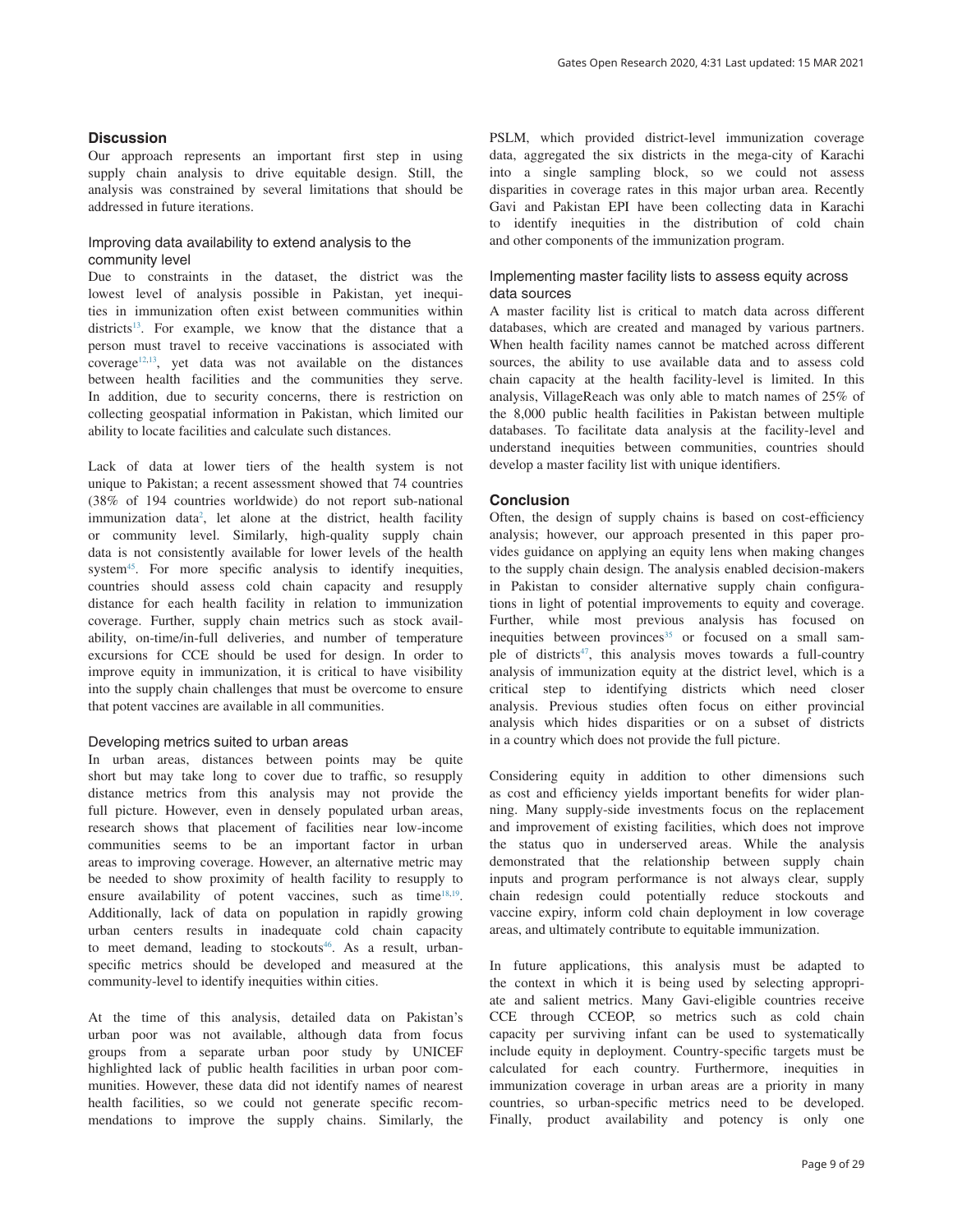<span id="page-9-0"></span>aspect of the service delivery, and supply chain design should seek appropriate linkages with other supply dimensions (e.g. financing, service delivery, etc.) and demand multi-dimensional interventions to impact program performance. Integrating equity considerations into the supply chain design process can encourage stakeholders to identify areas for holistic supply chain improvements that prioritize underserved and under-immunized populations.

#### **Data availability**

#### Underlying data

All data underlying the results are available as part of the article and no additional source data are required.

#### Extended data

Figshare: Data\_Pakistan\_GatesOpenResearch. [https://doi.](https://doi.org/10.6084/m9.figshare.12032106.v1) [org/10.6084/m9.figshare.12032106.v1](https://doi.org/10.6084/m9.figshare.12032106.v1)<sup>41</sup>.

This file contains the immunization supply chain equity metrics for Pakistan produced in this study.

Extended data are available under the terms of the [Creative](https://creativecommons.org/licenses/by/4.0/legalcode)  [Commons Attribution 4.0 International license](https://creativecommons.org/licenses/by/4.0/legalcode) (CC-BY 4.0).

#### **Disclaimer**

The findings and conclusions contained in this report are those of the authors and do not necessarily reflect Gavi and UNICEF policies and positions.

#### **Author contributions**

MZ conceptualized the paper, collected the data with the Pakistan EPI teams, was the principal author, lead of the project from VillageReach and managed all revisions of the paper. NPW conceptualized the equity metrics, analyzed

the data, and was the principal author. OF assisted with the development of the equity metrics, provided feedback on conceptualization, and contributed to the review and writing of drafts. RB and HS provided guidance on equityrelated work in Pakistan, intellectual content, and contributed to the review and writing of drafts. KR supported with revisions for the paper for final submission. AC provided guidance on intellectual content and reviewed the paper.

#### Acknowledgments

We thank Dr. Arshad Chandio, for championing the immunization work, especially supply chain design, to ensure equitable availability of vaccines for the children of Pakistan. His engaged interest in the work were critical in ensuring immunizations are improved in Pakistan. Mr. Naeem Asghar, Deputy Director Operations for Federal EPI, was instrumental in supporting VillageReach with data collection. Mr. Eshioramhe Kelobo, Cold Chain Specialist at UNICEF Pakistan, provided key insights throughout the project especially around cold chain equipment optimization platform (CCEOP). Ryan Purcell and Margaret Reinhard from LLamasoft Inc. analyzed the modeling data and supported throughout the project on using equity metrics as well as iterating on the data maps (not included in this paper). An article on considering equity in supply chains was first published at the VillageReach website and included in the Global Immunization Newsletter for January 2019: [https://www.villagereach.](https://www.villagereach.org/considering-equity-in-vaccine-supply-chains/) [org/considering-equity-in-vaccine-supply-chains/](https://www.villagereach.org/considering-equity-in-vaccine-supply-chains/). Katie Reynolds from VillageReach contributed to review of drafts, and Melissa West from VillageReach provided critical thinking and framing around using the analysis, and supporting presentation of the results to the Government of Pakistan.

#### **References**

- 1. **Global Vaccine Action Plan, 2011-2020.** Geneva: World Health Organization; 2013. **[Reference Source](https://www.who.int/immunization/global_vaccine_action_plan/GVAP_doc_2011_2020/en/)**
- 2. Immunization SAGoEo: **2018 Assessment report of the Global Vaccine Action Plan.** Geneva: World Health Organization; 2018. **[Reference Source](https://www.who.int/immunization/global_vaccine_action_plan/SAGE_GVAP_Assessment_Report_2018_EN.pdf?ua=1)**
- 3. UNICEF-WHO: **Progress and Challenges with achieving Universal Immunization Coverage.** 2017 WHO/UNICEF Estimates of National immunization Coverage. 2018. **[Reference Source](https://www.who.int/immunization/monitoring_surveillance/who-immuniz.pdf?ua=1)**
- 4. Brooks A, Habimana D, Huckerby G: **Making the leap into the next generation: A commentary on how Gavi, the Vaccine Alliance is supporting countries' supply chain transformations in 2016-2020.** *Vaccine.* 2017; **35**(17): 2110–4. **[PubMed Abstract](http://www.ncbi.nlm.nih.gov/pubmed/28364917)** | **[Publisher Full Text](http://dx.doi.org/10.1016/j.vaccine.2016.12.072)**
- 5. Boyce T, Gudorf A, de Kat C, *et al.*: **Towards equity in immunisation.** *Euro Surveill.* 2019; **24**(2).
- **[PubMed Abstract](http://www.ncbi.nlm.nih.gov/pubmed/30646979)** | **[Publisher Full Text](http://dx.doi.org/10.2807/1560-7917.ES.2019.24.2.1800204)** | **[Free Full Text](http://www.ncbi.nlm.nih.gov/pmc/articles/6337057)**
- 6. Countdown 2008 Equity Analysis Group: Boerma JT, Bryce J, *et al.*: **Mind the gap: equity and trends in coverage of maternal, newborn, and child health services in 54 Countdown countries.** *Lancet.* 2008; **371**(9620): 1259–67. **[PubMed Abstract](http://www.ncbi.nlm.nih.gov/pubmed/18406860)** | **[Publisher Full Text](http://dx.doi.org/10.1016/S0140-6736(08)60560-7)**
- 7. Delamonica E: **Trends in immunization inequity: evidence, rights, and planning.** *Lancet Glob Health.* 2016; **4**(9): e582–3. **[Publisher Full Text](http://dx.doi.org/10.1016/S2214-109X(16)30189-9)**
- 8. Hosseinpoor AR, Bergen N, Schlotheuber A, *et al.*: **State of inequality in diphtheria-tetanus-pertussis immunization coverage in low-income and middle-income countries: a multicountry study of household health surveys.** *Lancet Glob Health.* 2016; **4**(9): e617–26. **[Publisher Full Text](http://dx.doi.org/10.1016/S2214-109X(16)30141-3)**
- 9. Clouston S, Kidman R, Palermo T: **Social inequalities in vaccination uptake among children aged 0-59 months living in Madagascar: an analysis of Demographic and Health Survey data from 2008 to 2009.** *Vaccine.* 2014; **32**(28): 3533–9. **[PubMed Abstract](http://www.ncbi.nlm.nih.gov/pubmed/24814558)** | **[Publisher Full Text](http://dx.doi.org/10.1016/j.vaccine.2014.04.030)**
- 10. Pande RP, Yazbeck AS: **What's in a country average? Wealth, gender, and regional inequalities in immunization in India.** *Soc Sci Med.* 2003; **57**(11): 2075–88.
- **[PubMed Abstract](http://www.ncbi.nlm.nih.gov/pubmed/14512239)** | **[Publisher Full Text](http://dx.doi.org/10.1016/s0277-9536(03)00085-6)** 11. Schoeps A, Ouédraogo N, Kagoné M, *et al.*: **Socio-demographic determinants**
- **of timely adherence to BCG, Penta3, measles, and complete vaccination schedule in Burkina Faso.** *Vaccine.* 2013; **32**(1): 96–102. **[PubMed Abstract](http://www.ncbi.nlm.nih.gov/pubmed/24183978)** | **[Publisher Full Text](http://dx.doi.org/10.1016/j.vaccine.2013.10.063)**
- 12. Sodha SV, Dietz V: **Strengthening routine immunization systems to improve global vaccination coverage.** *Br Med Bull.* 2015; **113**(1): 5–14. **[PubMed Abstract](http://www.ncbi.nlm.nih.gov/pubmed/25649959)** | **[Publisher Full Text](http://dx.doi.org/10.1093/bmb/ldv001)**
- 13. UNICEF: **What does it take to immunize every child: Achieving equity in immunization.** New York, NY; 2015. **[Reference Source](https://www.unicef.org/immunization)**
- 14. van den Ent MMVX, Yameogo A, Ribaira E, *et al.*: **Equity and immunization**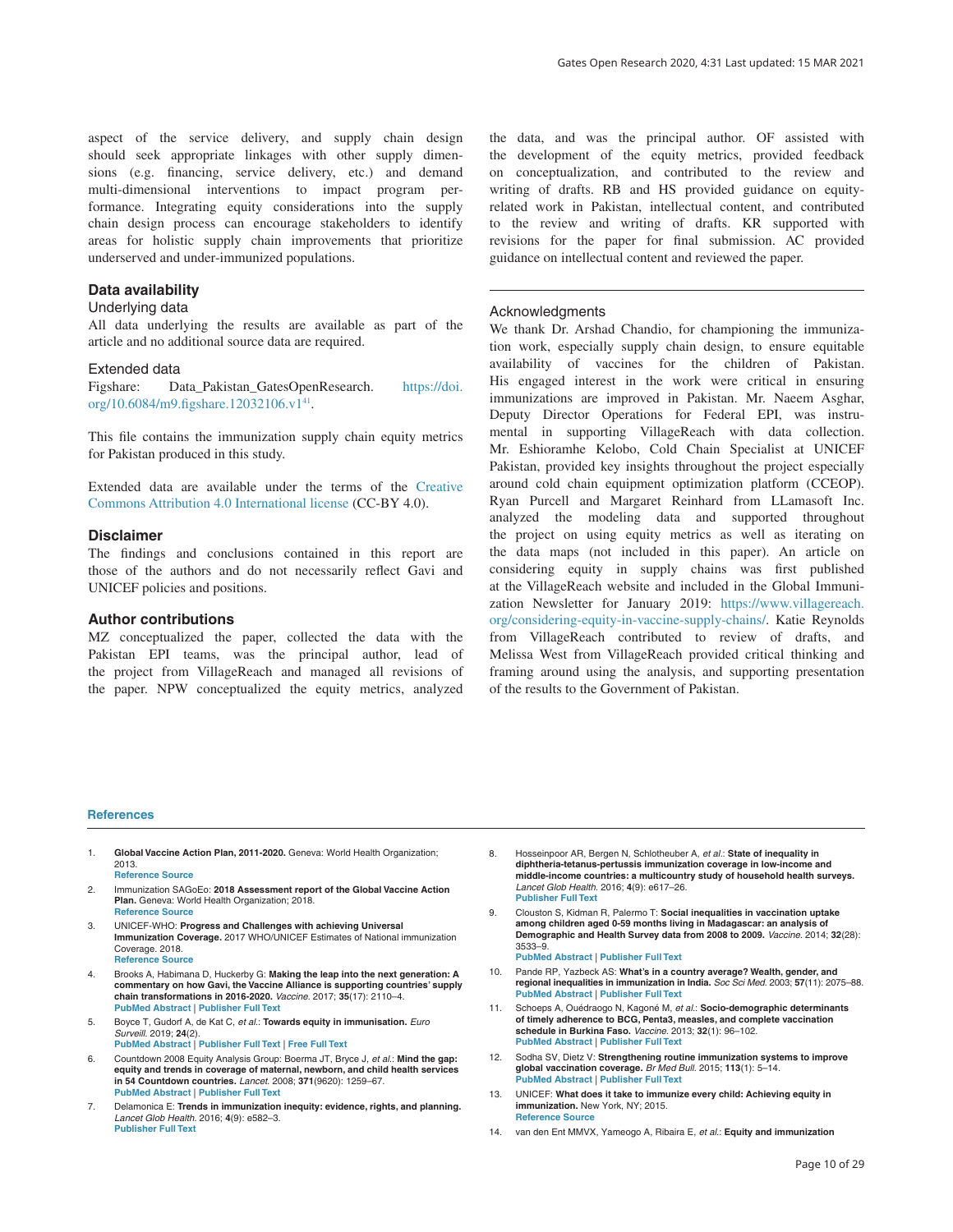<span id="page-10-0"></span>**supply chain in Madagascar.** *Vaccine.* 2017; **35**(17): 2148–54. **[Publisher Full Text](http://dx.doi.org/10.1016/j.vaccine.2016.11.099)** 

- 15. Kc A, Nelin V, Raaijmakers H, *et al.*: **Increased immunization coverage addresses the equity gap in Nepal.** *Bull World Health Organ.* 2017; **95**(4): 261–9. **[PubMed Abstract](http://www.ncbi.nlm.nih.gov/pubmed/28479621)** | **[Publisher Full Text](http://dx.doi.org/10.2471/BLT.16.178327)** | **[Free Full Text](http://www.ncbi.nlm.nih.gov/pmc/articles/5407251)**
- 16. DeVito E, Parente P, de Waure C, *et al.*: **A review of evidence on equitable delivery, access and utilization of immunization services for migrants and refugees in the WHO European Region.** Copenhagen: WHO Regional Office for Europe; 2017. **[Reference Source](https://www.ncbi.nlm.nih.gov/books/NBK475647/pdf/Bookshelf_NBK475647.pdf)**
- 17. Favin M, Teinglass R, Fields R, *et al.*: **Why children are not vaccinated: a review of the grey literature.** *Int Health.* 2012; **4**: 229–38. **[PubMed Abstract](http://www.ncbi.nlm.nih.gov/pubmed/24029668)** | **[Publisher Full Text](http://dx.doi.org/10.1016/j.inhe.2012.07.004)**
- 18. JSI: **Haiti: Strategies for Improving Vaccination Coverage in Urban Poor Settings. [Reference Source](https://www.jsi.com/resource/haiti-strategies-for-improving-vaccination-coverage-in-urban-poor-settings/)**
- 19. Mutua MK, Kimani-Murage E, Ettarh RR: **Childhood vaccination in informal urban settlements in Nairobi, Kenya: who gets vaccinated?** *BMC Public Health.* 2011; **11**(1): 6. **[PubMed Abstract](http://www.ncbi.nlm.nih.gov/pubmed/21205306)** | **[Publisher Full Text](http://dx.doi.org/10.1186/1471-2458-11-6)** | **[Free Full Text](http://www.ncbi.nlm.nih.gov/pmc/articles/3024932)**
- 20. Magadzire BP, Joao G, Lochlainn LN, *et al.*: **Reducing missed opportunities for**
- **vaccination (MOV) in Mozambique: Findings from a MOV assessment in 2017.** Unpublished.
- 21. Ogbuanu IU, Li AJ, Anya BM, *et al.*: **Can vaccination coverage be improved by reducing missed opportunities for vaccination? Findings from assessments in Chad and Malawi using the new WHO methodology.** *PLoS One.* 2019; **14**(1): e0210648. **[PubMed Abstract](http://www.ncbi.nlm.nih.gov/pubmed/30677072)** | **[Publisher Full Text](http://dx.doi.org/10.1371/journal.pone.0210648)** | **[Free Full Text](http://www.ncbi.nlm.nih.gov/pmc/articles/6345496)**
- 22. Sridhar S, Maleq N, Guillermet E, *et al.*: **A systematic literature review of missed opportunities for immunization in low- and middle-income countries.** *Vaccine.* 2014; **32**(51): 6870–9. **[PubMed Abstract](http://www.ncbi.nlm.nih.gov/pubmed/25444813)** | **[Publisher Full Text](http://dx.doi.org/10.1016/j.vaccine.2014.10.063)**
- 23. Prosser W, Jaillard P, Assy E, *et al.*: **System redesign of the immunization supply chain: Experiences from Benin and Mozambique.** *Vaccine.* 2017; **35**(17): 2162–6.
- **[PubMed Abstract](http://www.ncbi.nlm.nih.gov/pubmed/28364925)** | **[Publisher Full Text](http://dx.doi.org/10.1016/j.vaccine.2016.09.073)** 24. Pakistan Go: **Expanded Program on Immunization.** 2018.
- **[Reference Source](https://www.doh.gov.ph/expanded-program-on-immunization)**
- 25. **UNICEF.**
- **[Reference Source](https://www.unicef.org/)** 26. Gavi: **The Vaccine Alliance.**
- **[Reference Source](https://www.gavi.org/)** 27. **VillageReach.**
- **[Reference Source](https://www.villagereach.org/)**
- 28. Pakistan Go: **Calculations, Planning Commission Form 1 (PC-1): Expanded Programme on Immunization (EPI), 2015-16 to 2019-20**. **Rence Source**
- 29. Gavi: **Pakistan Joint Appraisal Report 2018.** 2018. **[Reference Source](https://www.gavi.org/sites/default/files/document/joint-appraisal-pakistan-2018pdf.pdf)**
- 30. **Transitioning out of Gavi Support.** 2019. **[Reference Source](https://www.gavi.org/types-support/sustainability/transition)**
- 31. Unicef. WHOa: **System design approach to improve the immunization supply chain**. 2018. **[Reference Source](https://apps.who.int/iris/bitstream/handle/10665/272853/WHO-IVB-18.01-eng.pdf?ua=1)**
- 32. LLamasoft: **Supply Chain Guru.** 2019.
- **Reference Soure**
- 33. Pakistan Bureau of Statistics: **Pakistan Social And Living Standards Measurement Survey (PSLM) 2014-15 Provincial / District.** 2016. **[Reference Source](http://www.pbs.gov.pk/node/1650)**
- 34. MICS, Unicef: **Surveys.** 2019. **[Reference Source](http://mics.unicef.org/surveys)**
- 35. ICF. NIoPSNPa: **Pakistan Demographic and Health Survey 2017-18.** Islamabad, Pakistan, and Rockville, Maryland, USA: NIPS and ICF; 2019. **[Reference Source](https://www.nips.org.pk/abstract_files/PDHS - 2017-18 Key indicator Report Aug 2018.pdf)**
- 36. Kahn AL, Kristensen D, Rao R: **Extending supply chains and improving immunization coverage and equity through controlled temperature chain use of vaccines.** *Vaccine.* 2017; **35**(17): 2214–6. **[PubMed Abstract](http://www.ncbi.nlm.nih.gov/pubmed/28364934)** | **[Publisher Full Text](http://dx.doi.org/10.1016/j.vaccine.2016.10.091)**
- 37. WHO: **Vaccine Volume Calculator.**
- 38. Samant Y, Lanjewar H, Block L, *et al.*: **Relationship between vaccine vial monitors and cold chain infrastructure in a rural district of India.** *Rural Remote Health.* 2007; **7**(1): 617. **[PubMed Abstract](http://www.ncbi.nlm.nih.gov/pubmed/17288508)**
- 39. Lydon P, Schreiber B, Gasca A, *et al.*: **Vaccine stockouts around the world: Are essential vaccines always available when needed?** *Vaccine.* 2017; **35**(17): 2121–6.

**[PubMed Abstract](http://www.ncbi.nlm.nih.gov/pubmed/28364919)** | **[Publisher Full Text](http://dx.doi.org/10.1016/j.vaccine.2016.12.071)**

- 40. Haddad S, Bicaba A, Feletto M, *et al.*: **System-level determinants of immunization coverage disparities among health districts in Burkina Faso: a multiple case study.** *BMC Int Health Hum Rights.* 2009; **9 Suppl 1**: S15. **[PubMed Abstract](http://www.ncbi.nlm.nih.gov/pubmed/19828059)** | **[Publisher Full Text](http://dx.doi.org/10.1186/1472-698X-9-S1-S15)** | **[Free Full Text](http://www.ncbi.nlm.nih.gov/pmc/articles/3226234)**
- 41. Zameer M, Phillips N, Folorunso O, *et al.*: **Data\_Pakistan\_GatesOpenResearch. xlsx.** *figshare.* Dataset. 2020. **<http://www.doi.org/10.6084/m9.figshare.12032106.v1>**
- 42. Cockcroft A, Andersson N, Omer K, *et al.*: **One size does not fit all: Local determinants of measles vaccination in four districts of Pakistan.** *BMC Int Health Hum Rights.* 2009; **9 Suppl 1**: S4. **[PubMed Abstract](http://www.ncbi.nlm.nih.gov/pubmed/19828062)** | **[Publisher Full Text](http://dx.doi.org/10.1186/1472-698X-9-S1-S4)** | **[Free Full Text](http://www.ncbi.nlm.nih.gov/pmc/articles/3226236)**
- 43. **National Emergency Operations Plan for Polio Eradication 2017/2018**. Islamabad, Pakistan: National Emergency Operations Centre; 2017. **[Reference Source](http://polioeradication.org/wp-content/uploads/2016/07/NEAP-2017_2018_v6.pdf)**
- 44. VillageReach: **The Role of System Design for ImprovedImmunization Supply Chains (iSC): Insights from Mozambique.** 2016. **[Reference Source](https://www.villagereach.org/wp-content/uploads/2016/10/System-Design_Mozambique-Impact-Overview.pdf)**
- 45. Privett N, Gonsalvez D: **The Top ten global health supply chain issues: Perspectives from the field.** *Operations Research for Health Care.* 2014; **3**(4): 226–30. **[Publisher Full Text](http://dx.doi.org/10.1016/j.orhc.2014.09.002)**
- 46. Mission INH: **Comprehensive UIP Review: A report on urban immunization.** 2018.
- 47. Mitchell S, Andersson N, Ansari NM, *et al.*: **Equity and vaccine uptake: a crosssectional study of measles vaccination in Lasbela District, Pakistan.** *BMC Int Health Hum Rights.* 2009; **9 Suppl 1**: S7. **[PubMed Abstract](http://www.ncbi.nlm.nih.gov/pubmed/19828065)** | **[Publisher Full Text](http://dx.doi.org/10.1186/1472-698X-9-S1-S7)** | **[Free Full Text](http://www.ncbi.nlm.nih.gov/pmc/articles/3226239)**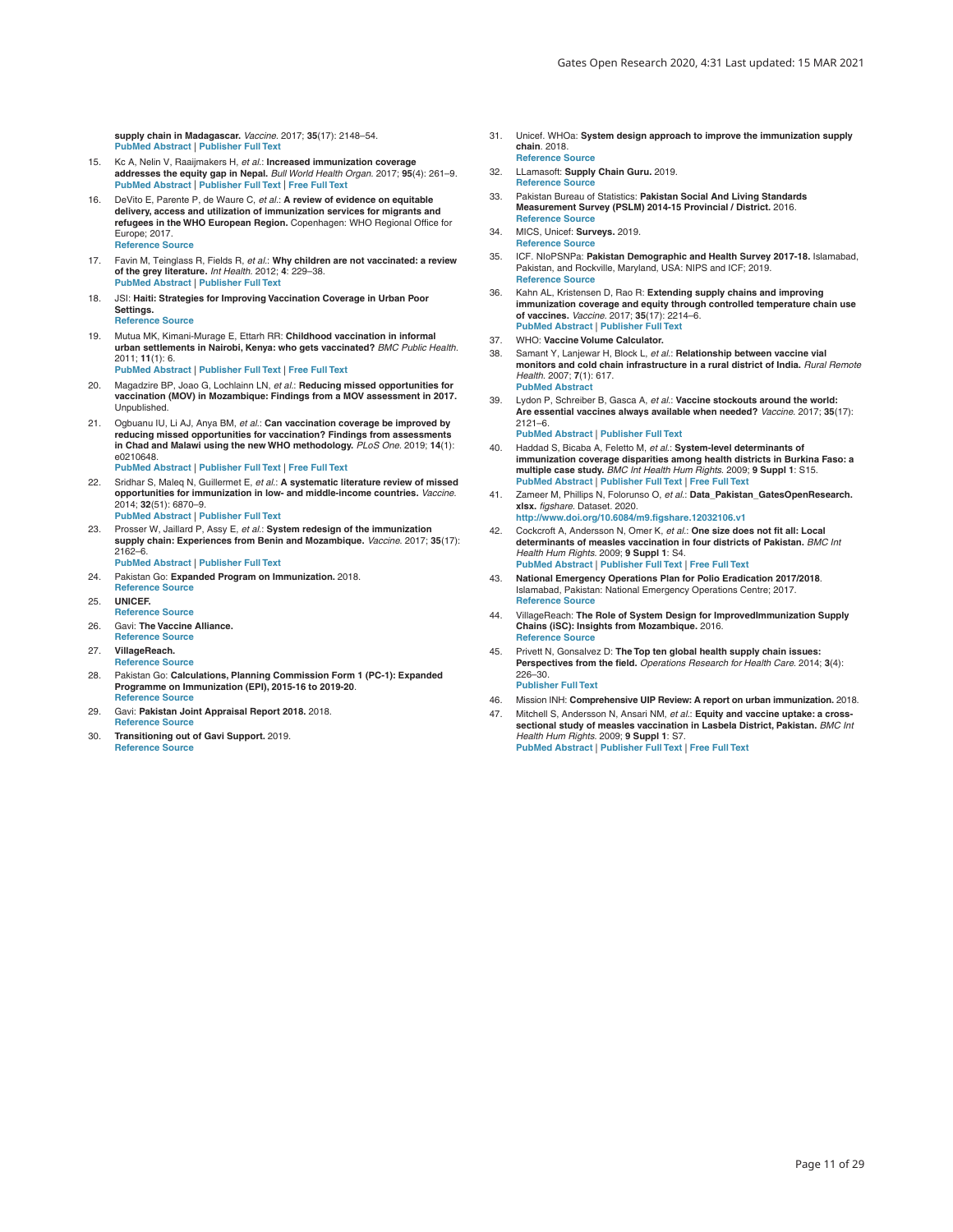# **Open Peer Review**

#### $\mathbf{?}$ **Current Peer Review Status:**

**Version 1**

Reviewer Report 15 March 2021

### <https://doi.org/10.21956/gatesopenres.14300.r30059>

**© 2021 Yadav P.** This is an open access peer review report distributed under the terms of the [Creative Commons](https://creativecommons.org/licenses/by/4.0/) [Attribution License](https://creativecommons.org/licenses/by/4.0/), which permits unrestricted use, distribution, and reproduction in any medium, provided the original work is properly cited.



# **Prashant Yadav**

Center for Global Development, INSEAD & Harvard Medical School, Boston, MA, USA

This paper addresses an important area with great relevance to supply chain design for immunization. The authors define three metrics to measure equity from a supply chain "lens". They use data from Pakistan's EPI program to populate the metrics and draw inferences about ways to address such inequity. I commend the authors for addressing this topic and trying a novel approach. I agree with the author's analysis of CCE equipment per capita as an equity indicator and the inferences they draw using that analysis. However, there are methodological deficiencies in how the authors use distance in their "equity" construct.

- 1. <u>Distance to a facility (from its point of resupply):</u> Fig 3 and its analysis presented in the paper is misleading because districts with more urban facilities have many other "endowed" variables working in their favor which may lead to higher DTP3 coverage. For example, urban facilities may have better trained healthcare professionals, higher reach of demandside messaging, shorter travel time for vaccinee/beneficiary to reach the facility, and a range of other factors. Attributing this to weighted average distance is flawed. Using Fig 3 to make policy decisions creates the risk of ignoring many other equally (if not more) important factors. It risks creating an overly simplistic policy response to a complex equity issue (of which distance may very well be an important part). At the very least, the authors should try to control for other variables in each district (avg # of staff at facilities, facility infra, other health-seeking indicators in that district) and then analyze how much of the observed differences could be attributed to weighted average distance.
- 2. <u>Travel distance, road type & terrain vs cartesian distance:</u> Cartesian distance is a very crude way to estimate the impact of location on equity or other performance variables. Most research now uses travel time estimates by applying layers of road maps of different types of roads. Acknowledging that precise road map layers may not be available for some of the geographies the authors are analyzing, there is still the possibility to adjust based on subjective information and terrain. Building an equity indicator that ignores road type and terrain, and is based on simple distance and average travel speed, works against the basic idea of defining and measuring equity.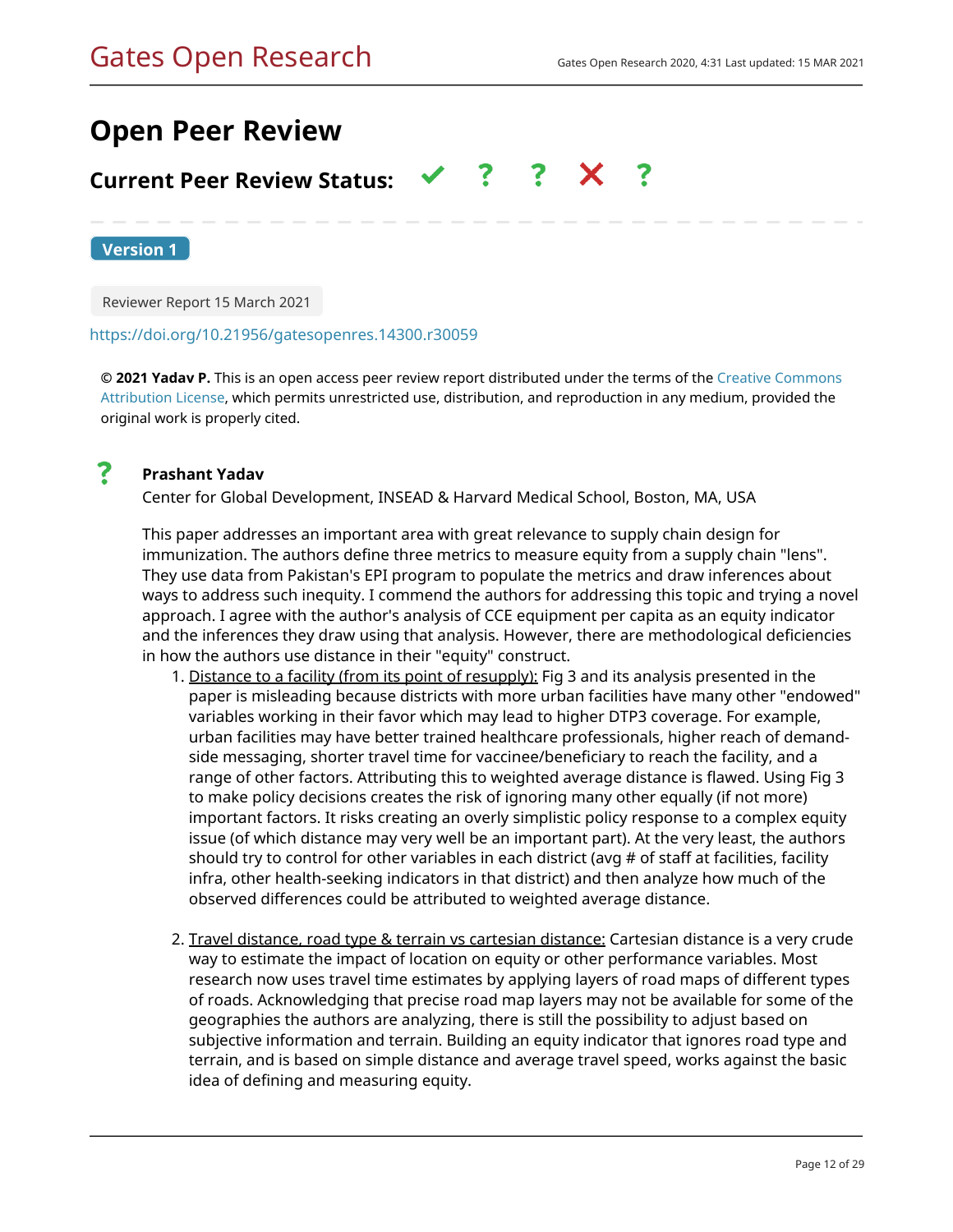3. There is some evidence to show that <u>replenishment interval</u> (i.e. how frequently a facility is replenished or time between two successive stock replenishments) is a more important predictor of supply availability. If there are differences in replenishment intervals across facilities, it may be worth examining that as part of a supply chain equity metric.

Minor comments:

- 1. There are some labeling errors in the raw data spreadsheet. The SheetTab "Last Leg distance.." has column labels that say "Inbound distance to district".
- 2. The authors provide very little detail on how distances, both inbound and last mile, were estimated?
- 3. The journal asks to comment on the replicability of the results. Without knowing where the supply points are (not included in the spreadsheet) and details on the distance calculations, this analysis cannot be fully replicated. (One could impute/assume that the supply points are located where the inbound distance is 0 and take the weighted average distance as provided by the authors as it is to try to replicate).

# **Is the rationale for developing the new method (or application) clearly explained?**

Partly

### **Is the description of the method technically sound?**

Yes

# **Are sufficient details provided to allow replication of the method development and its use by others?**

Partly

# **If any results are presented, are all the source data underlying the results available to ensure full reproducibility?**

Yes

# **Are the conclusions about the method and its performance adequately supported by the findings presented in the article?**

Partly

*Competing Interests:* No competing interests were disclosed.

*Reviewer Expertise:* Healthcare supply chains in low and middle income countries.

**I confirm that I have read this submission and believe that I have an appropriate level of expertise to confirm that it is of an acceptable scientific standard, however I have significant reservations, as outlined above.**

Reviewer Report 08 March 2021

<https://doi.org/10.21956/gatesopenres.14300.r30187>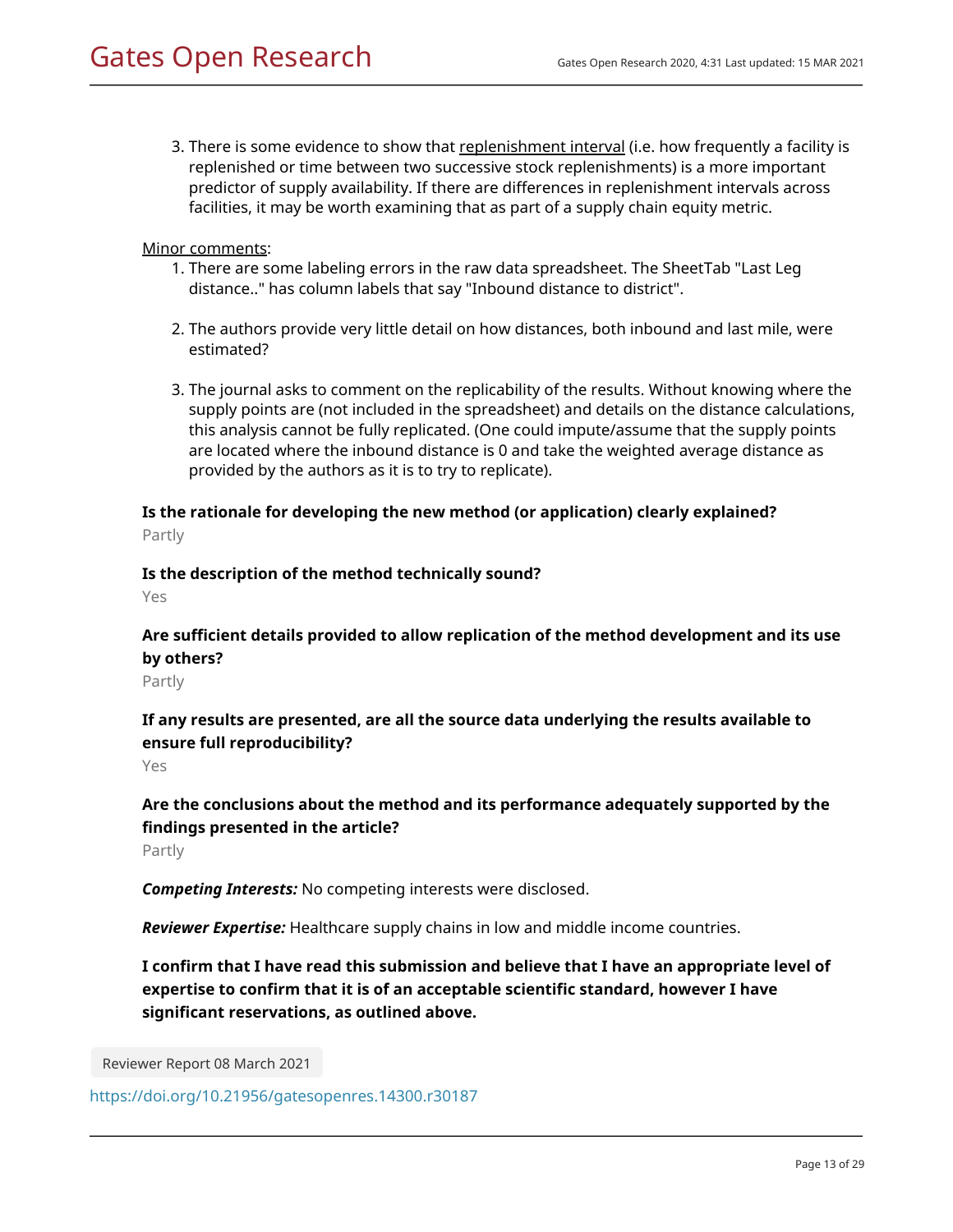**© 2021 Brown S.** This is an open access peer review report distributed under the terms of the [Creative Commons](https://creativecommons.org/licenses/by/4.0/) [Attribution License](https://creativecommons.org/licenses/by/4.0/), which permits unrestricted use, distribution, and reproduction in any medium, provided the original work is properly cited.



# **Shawn T. Brown**

<sup>1</sup> Pittsburgh Supercomputing Center, Carnegie Mellon University and the University of Pittsburgh, Pittsburgh, PA, USA

 $2$  Mellon College of Science, Carnegie Mellon University, Pittsburgh, PA, USA

The manuscript describes an effort in Pakistan amongst international partners to attempt improve equity in vaccine coverage through supply chain design. The authors have utilized data from the Pakistan supply chain and worked closely with in-country decision-makers to analyze data in an effort to find metrics that are correlated to identify items in the current design that could be manipulated to improve the cost of the supply chain and improve equitable coverage in the country. While I am excited about the work and think that many of the points in the paper are interesting, I think overall the manuscript has several flaws that would need to be addressed significantly before I believe it could be considered a complete contribution to the topic.

## Broadly, I highlight these below:

- 1. The authors present three metrics where they look for some correlation with DTP coverage. It is arguable that in all three cases, the metrics did not correlate very well coverage, which I would not expect them to in the first place. All three are entirely static metrics and do not holistically speak to the overall challenges that are associated with coverage (or even vaccine availability) at a location. The first metric, the amount of cold capacity per surviving infant at district and below to some extent will indicate that there is enough capacity for storing the vaccines, but just having functional storage capacity is only one piece of the puzzle. How stable is the power supply at the location? How often is the refresh rate of the vaccine delivery? What are the expected wastage rates at these facilities based on vaccine demand? The are just a few questions that arise from storage needs that this metric does not capture. If I am reading correctly, and the point is a bit confusing, the metric is defined as surviving infants per one year period. Please clarify this. Again, is this based on functioning cold chain equipment? 8C or freezer? And wastage will present a huge factor here, especially in rural areas where the number of doses administered may be 1 or two a day, which means that cold chain per surviving infant would have to be higher than in an area where there are multiple patients per day.
- 2. Both distance metrics, again, are very static measures and I am not surprised that they do not correlate to coverage. Again, distance is not necessarily a solid indicator of the quality of a supply route. The quality can vary quite a lot given urban vs. rural, traffic patterns, shipping vehicle, and frequency. This metric also does not speak at all to the cold chain capacity given on the vehicles that are transporting. So again, while I can see the metrics value, the overall design of the supply chain is not solely or significantly dependent on the distance.
- 3. There is software being used in the study, Llamasoft's Supply Chain Guru, of which I am familiar. It is a very nice package. Other than it being mentioned in the methods, I am not sure at all how the software was utilized in the study. The results presented seem to be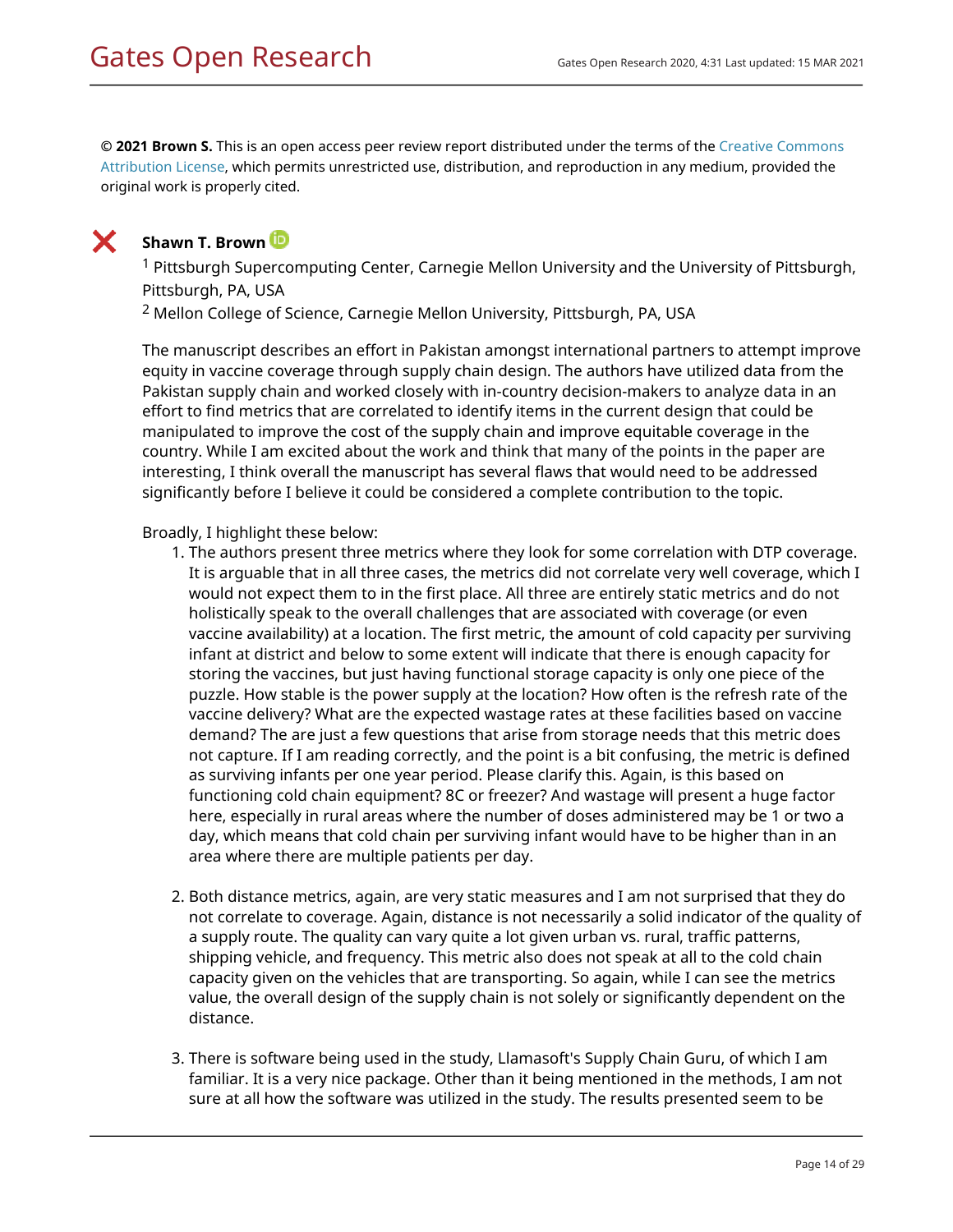from the spreadsheet that is provided as a supplement on FigShare (which I think is great that the authors provided and shared). If there were results or methodologies that this software was used for (which is not open source, and therefore the reviewer would need to purchase to obtain), they should be described.

- 4. There are no costs in this analysis. This should be straight forward given that the authors know the route distances, and if they know the route vehicles, it would add tremendously to the analysis. Again, just because a route is longer, doesn't mean it is less cost effective, as it may be a long route, with a vehicle that carries a lot of vaccine. I don't see how using the metric of just "shortening" trips immediately leads to an improved vaccine supply chain.
- 5. I am not sure at all how this study addresses equity. I found the one paragraph that speaks to this basically just says "Look at our data, these are places with low immunization coverage." Equity in immunization coverage goes beyond "this is an area of low immunization coverage", and has fundamental components of policy not covered in this analysis.
- 6. This reviewer finds the conclusions of the study follow from the analysis, in that they claim that one needs more data to gain a better picture of the supply chain. I agree, although while the lack of solid results in the analysis indicate there is a need for more data, this is not a result that I would say warrants publication.
- 7. As this is an open research submission, I would be remiss to talk of availability of data and software. I applaud the authors providing the spreadsheet that was used to create their scatter plots, indeed a lot of the synthesized data is in there. There is much of the data that went is mentioned in the study that is not available openly. I am aware that there are always sensitivities with country data, so I will leave it to the journal to decide as to the necessity of providing it.

Overall, while I am sure that the team that authored this paper is doing great and relevant work, I think the work here reads more as a high-level brief than an actual academic, methods paper. And I think that supply chain design is important, but the static metrics devised here, the lack of economic analysis, and results that merely show that the metrics are not adequate to find correlation to the actual issues of coverage make this manuscript as submitted not very rigorous or useful. It is a good start as a preliminary analysis, but further work should be done to actually provide the government with a real ability to explore and change the system to promote vaccine coverage and equity.

# **Is the rationale for developing the new method (or application) clearly explained?** Partly

# **Is the description of the method technically sound?**

Partly

# **Are sufficient details provided to allow replication of the method development and its use by others?**

No

# **If any results are presented, are all the source data underlying the results available to**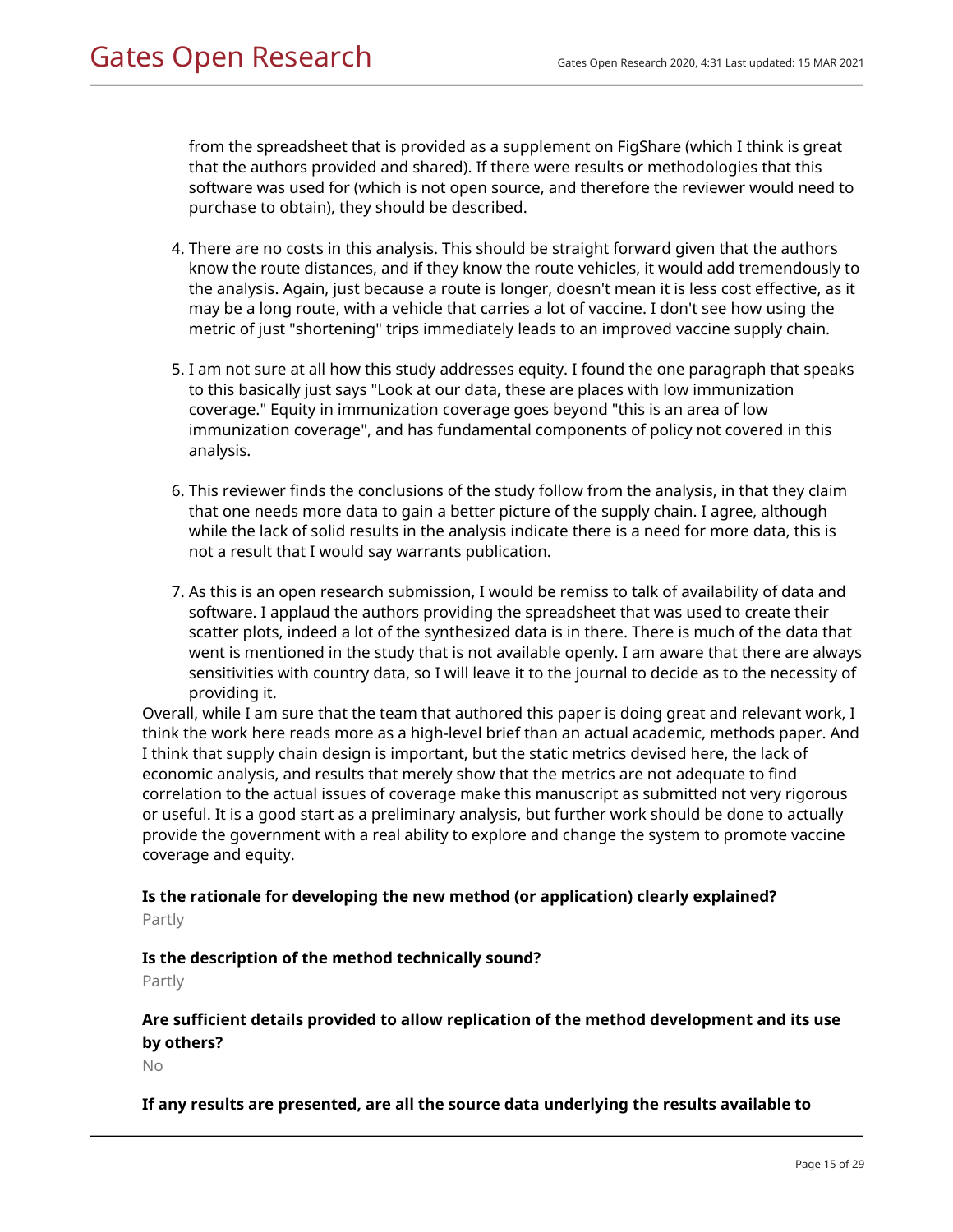### **ensure full reproducibility?**

No

# **Are the conclusions about the method and its performance adequately supported by the findings presented in the article?**

Partly

*Competing Interests:* No competing interests were disclosed.

*Reviewer Expertise:* Vaccine supply chain modeling and redesign.

**I confirm that I have read this submission and believe that I have an appropriate level of expertise to state that I do not consider it to be of an acceptable scientific standard, for reasons outlined above.**

### Author Response 08 Mar 2021

**Mariam Zameer**, VillageReach, Seattle, USA

Thank you for the feedback. The paper is focused on the equity part of the system design and modeling analysis conducted in Pakistan. It does not present the complete results of the system design analysis or all the scenarios that were modeled. In total, we modeled 14 different scenarios, including point of entry, which are the topics of other papers in progress.

We acknowledge and recognize that there are several factors that go into improving DTP3 coverage – from the supply and demand side – as we outline in the introduction. Our attempt, which we state clearly, is to highlight the supply side related challenges. The demand side challenges and mitigation strategies are well-known and well-documented in several working groups and papers. The expected wastage rates and the resupply frequency were included as part of the supply chain modeling, depending on the vaccine and province. The cold chain equipment includes refrigerators, but also where freezers where needed. Freezers are only used at national and division level to store OPV (polio) vaccines, and not used at district and below in Pakistan.

The feedback on distance metrics is acknowledged in the limitations of the study as well, and how it would not be a suitable metric in urban areas. We discuss potential other metrics that would be better suited, but were unable to include due to data availability. As mentioned, the complete results of the system design analysis are not included in the paper as they are not related to the topic of the paper nor the equity methodology. Supply Chain Guru was used for all the analysis. The outputs from the software can be presented in different ways, and we had included the data used in this paper as part of the excel sheet on FigShare. Costs were included in the complete system design analysis, but as that was not the top-most priority for the govt of Pakistan. Further, as this paper is focused on equity part, we have not included the costs as part of the larger analysis in this paper.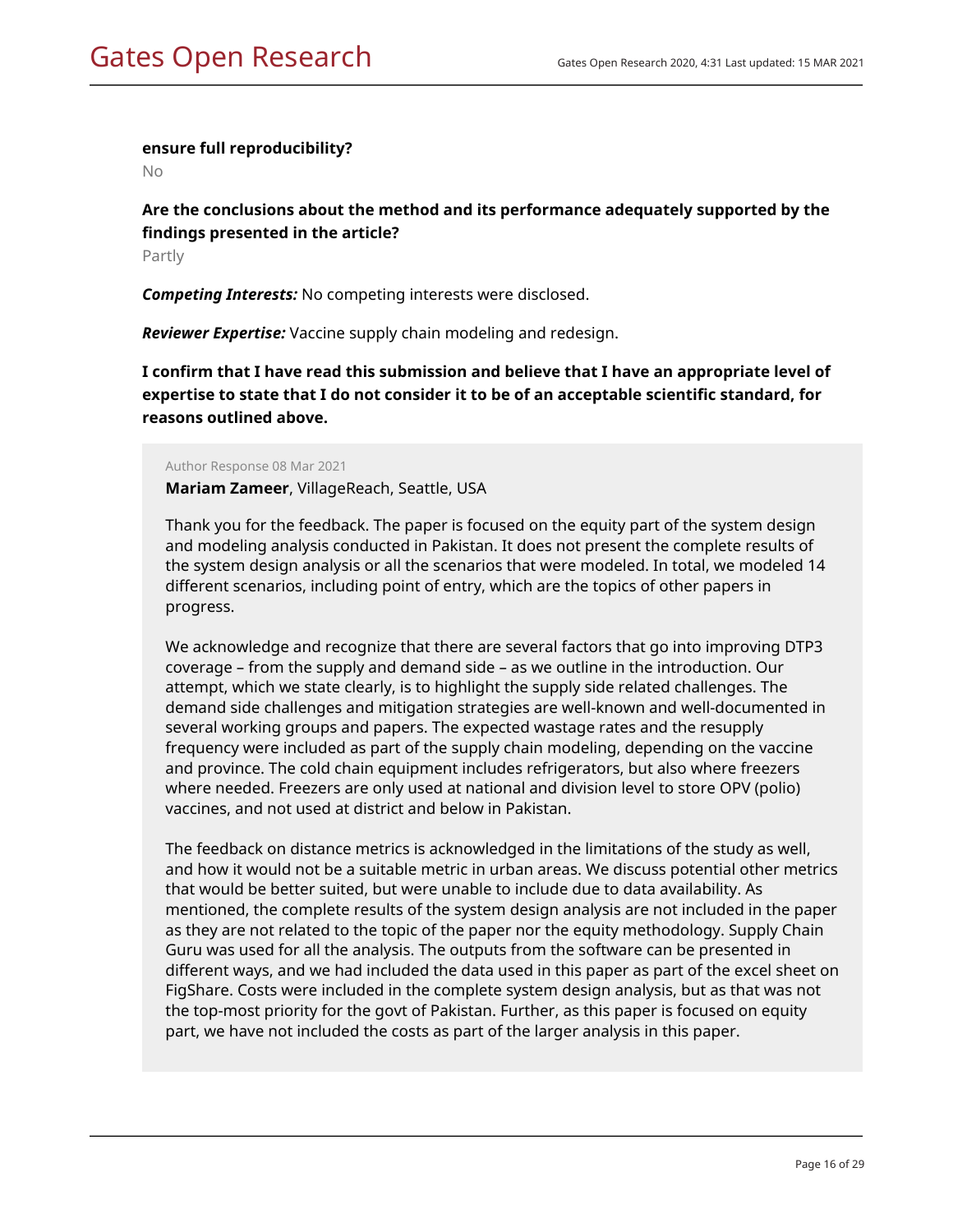*Competing Interests:* No competing interests were disclosed.

Reviewer Report 02 March 2021

<https://doi.org/10.21956/gatesopenres.14300.r30188>

**© 2021 O'Reilly K.** This is an open access peer review report distributed under the terms of the [Creative](https://creativecommons.org/licenses/by/4.0/) [Commons Attribution License](https://creativecommons.org/licenses/by/4.0/), which permits unrestricted use, distribution, and reproduction in any medium, provided the original work is properly cited.

#### ? **Kath O'Reilly**

Centre for Mathematical Modelling of Infectious Diseases, Department of Infectious Disease Epidemiology, Faculty of Epidemiology and Population Health, London School of Hygiene and Tropical Medicine, London, UK

It's nice to see something in cold chain logistics as this is an important and sometimes overlooked area. I would regard this analysis as a pilot study, as there wasn't really much that was convincing about the study. Consequently, I think the discussion should be more focused around what the researchers learnt and how researchers can move forward to make progress in this area. Data on vaccine stockouts and some sort of engagement with district level health practitioners would go a long way.

### Abstract:

 $\circ$  "potent immunization products" - replace with vaccines. PIP is a bit of a confusing term, and immunisation coverage is usually just the proportion of target product reached rather than a measure of whether they have an immunological response. Unless there's a reason why 'immunisation products' would be anything other than vaccines, but I really cannot think of one, especially in the current setting. I don't really understand why 'potent vaccines' is used as a term either - why not just vaccines? Your focus is delivery of vaccines, not whether they remain potent - e.g. There is nothing in the paper about cold chain.

### Methods:

- This paper is described as a "method article" what's new here?
- $\,\circ\,$  Only looked at DTP3 coverage. To an extent this is okay, but if there is a specific DTP stockout this may bias the findings. It would be preferable to explore multiple antigens (eg. MCV).
- $\circ$   $\,$  As well as cold chain 'capacity' can you provide details of how this was measured? It a physical thing, so was it measured by a team or was a survey sent out? This isn't clear to me. Capacity can sometimes be as simple as a cold storage box, but sometimes far bigger. Did you also have information on the stock available in each health facility?
- $\circ$  For the health facility, what data are you using, e.g. Data provide by the MoH? How do you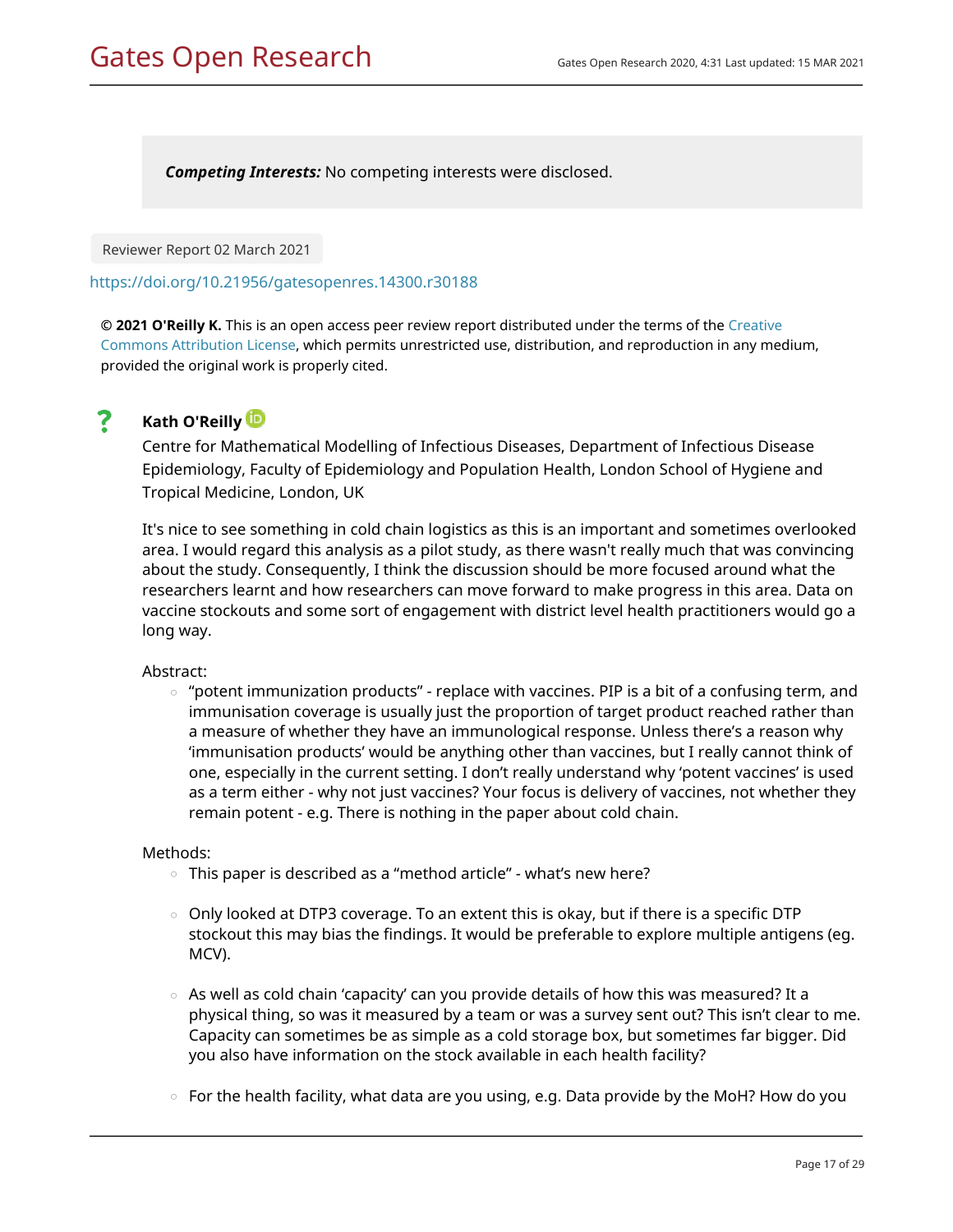ascertain it's functionality? For example is it open 7 days a week or something else? I'm being naive here because in some settings health centres don't always precisely exist despite being there 'on paper'. I'd also like clarification on the number of health centres per district and how the weighted average was calculated.

- $\circ$  Will you provide this valuable information on health centres for other researchers?
- $\,\circ\,$  Have you considered including health centres per 100,000 population or some similar measure - does this explain any of the differences in coverage?
- What is a district store and how is it different to a resupply point?

### Results:

- $\,\circ\,$  Figure 2: It's clear that the minimal target has been met in a majority of districts, and isn't a 'causal' factor for poor coverage. What I find puzzling is why some districts have capacity that is orders of magnitude higher? I think you should provide reasons for this - I presume you have an idea?
- $\circ$   $\,$  I don't understand what 'direct delivery' means, please explain in more detail. If the resupply point is cut out, who and how is it picked from the higher point? It feels like Fig 4 is an over-simplification of a complex process - will there not be unintended consequences?
- $\,\circ\,$  You haven't convinced me that supply chain is in any way (that you've measured) related to DPT coverage. Your caption for Fig 6 suggests that improving these would improve DPT coverage and I don't think you can make that statement.

### Discussion:

- $\,\circ\,$  I'm not convinced that having sub-district data would improve the analysis. I'm also confused how you can calculate distance from resupply to health facility but not health facility to population. Worldpop provides excellent data on population location and surely you can include in analysis? I think it would be better to write that exploring distance of populations to health facility would be an important next step.
- $\,\circ\,$  I agree with your statement about needing to know about stock availability, for me this is a critically missing piece of information in this analysis. I think you should be more explicit about what (important) factors were not included in this analysis, and what steps could be made to include them in the future.

# **Is the rationale for developing the new method (or application) clearly explained?**

Partly

### **Is the description of the method technically sound?**

Partly

# **Are sufficient details provided to allow replication of the method development and its use by others?**

No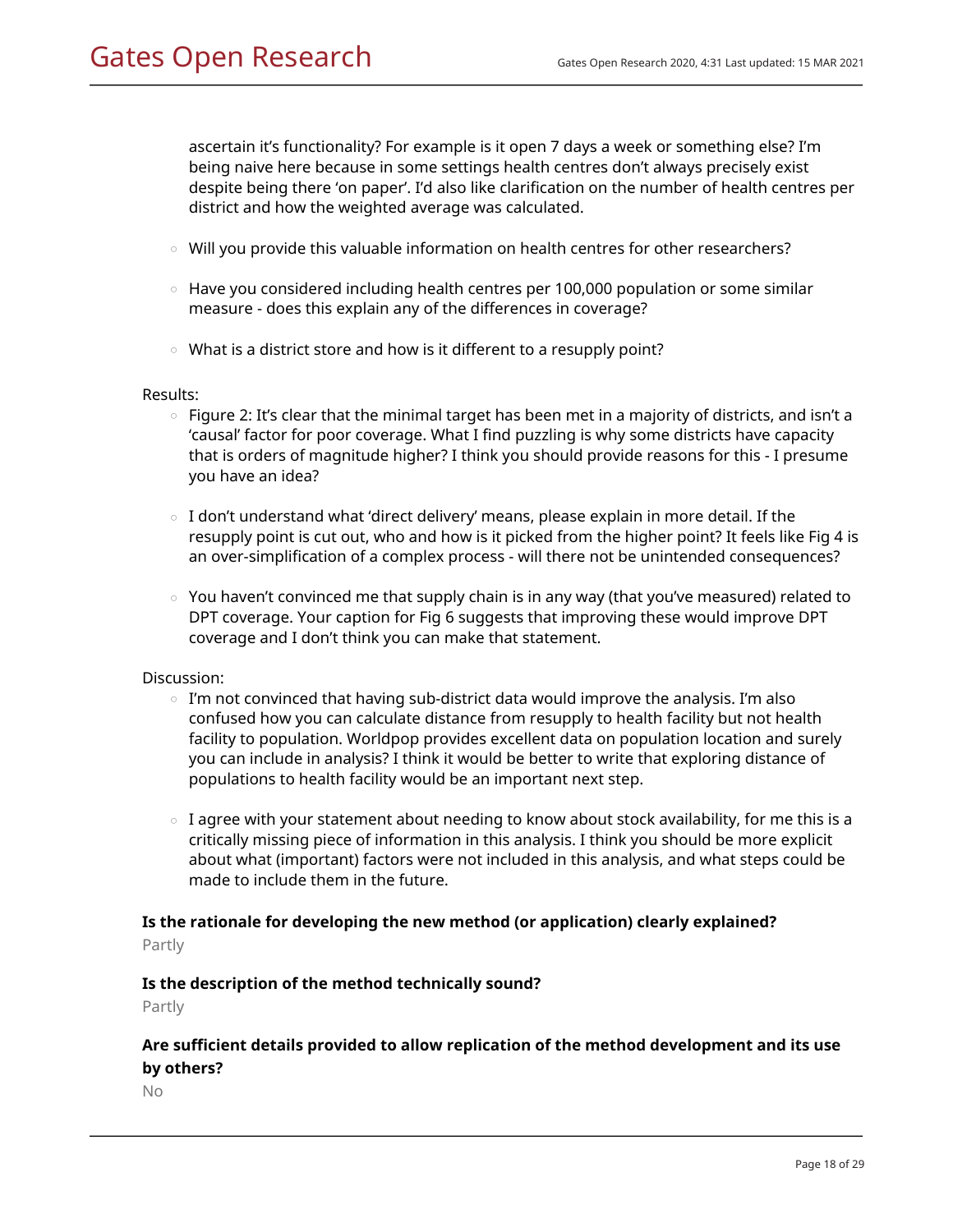# **If any results are presented, are all the source data underlying the results available to ensure full reproducibility?**

Partly

# **Are the conclusions about the method and its performance adequately supported by the findings presented in the article?**

Partly

*Competing Interests:* No competing interests were disclosed.

*Reviewer Expertise:* Quantitative epidemiology, public health in LMICs, immunisation coverage

**I confirm that I have read this submission and believe that I have an appropriate level of expertise to confirm that it is of an acceptable scientific standard, however I have significant reservations, as outlined above.**

Reviewer Report 06 May 2020

### <https://doi.org/10.21956/gatesopenres.14300.r28754>

**© 2020 Seidel M.** This is an open access peer review report distributed under the terms of the [Creative Commons](https://creativecommons.org/licenses/by/4.0/) [Attribution License](https://creativecommons.org/licenses/by/4.0/), which permits unrestricted use, distribution, and reproduction in any medium, provided the original work is properly cited.

#### ? **Michelle Seidel**

UNICEF, Copenhagen, Denmark

### **1) Is the rationale for developing the new method (or application) clearly explained?**

○ The Equity Reference Group views equity from 4 lenses gender, conflict, urban poor and remote rural settings. It is not clear how the methodology assessed these 4 settings other than subdividing between rural and urban sites.

### **2) Is the description of the method technically sound?**

- Slide The supply chain metrics do not provide the assumptions for the parameters or the targets. The average resupply distance will negatively affect remote rural populations. ○
- $\,\circ\,$  The paper assumes that vaccine availability and cold chain will lead to immunization. It does not address the demand side factors or other supply side factors such as the availability of human resources, transport availability, etc.
- $\circ~$  SC Metric 1: The analysis at district level for cold chain capacity is not useful seeing that vaccination services are delivered at the health facility level. It is not clear whether the analysis disaggregates the data at this level.
- SC Metric 2: Does not consider Cold chain equipment and uses averages.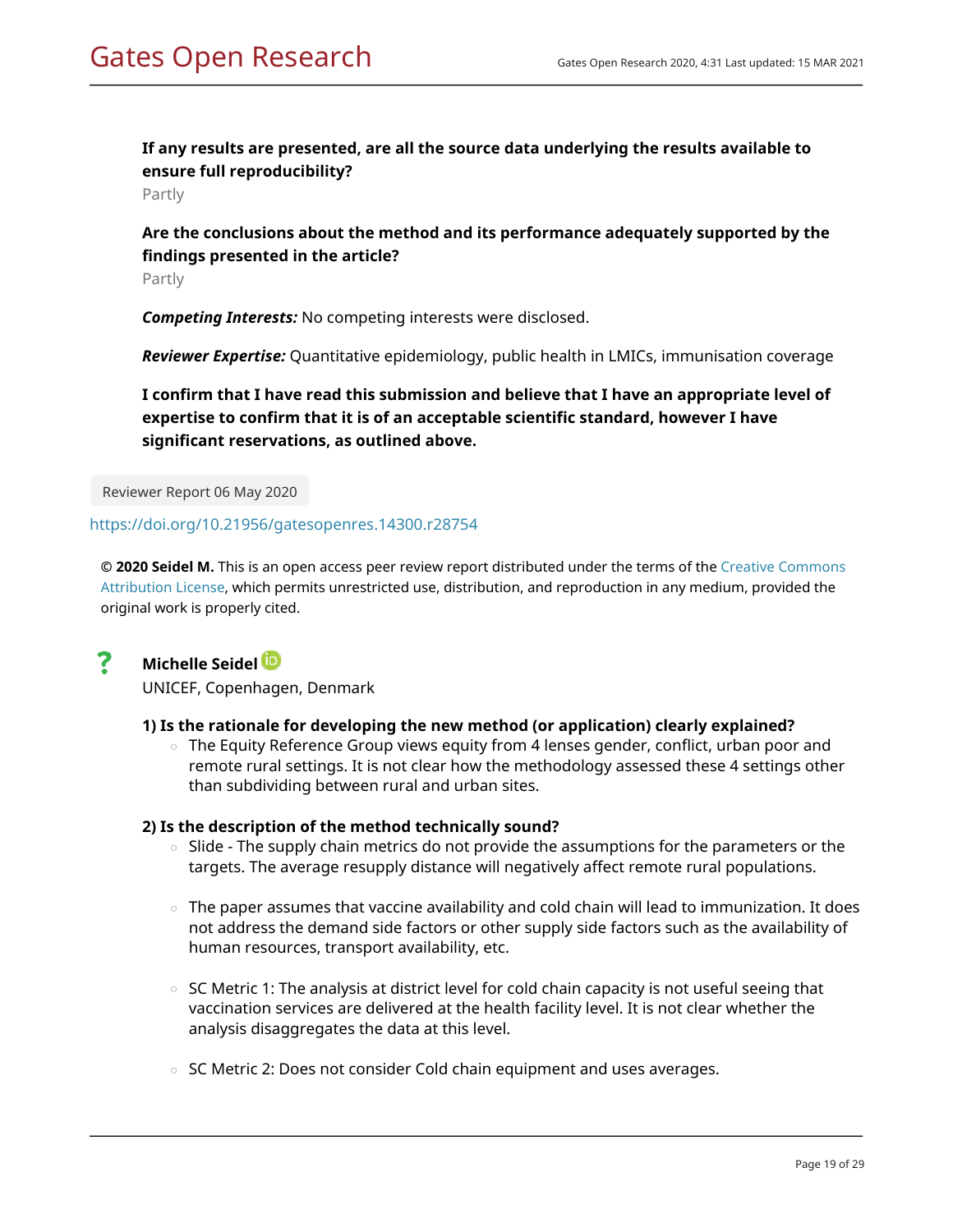○ SC Metric 3: Does not control for variances in stock policies.

### **3) Are sufficient details provided to allow replication of the method development and its use by others?**

 $\circ$  Some of the assumptions and targets for the calculations are missing.

### **4) If any results are presented, are all the source data underlying the results available to ensure full reproducibility?**

- $\circ$  It is not clear how the metrics were derived and how some of the results were calculated.
- $\,\circ\,$  Considering equity certainly brings a new dimension to supply chain design. Although I would be cautious to deem the exercise in Pakistan as supply chain design but rather iSC optimization as it did not consider the entire health supply chain, which would further equity goals under UHC.
- $\,\circ\,$  The deductions drawn from the analysis and the lack of data at service delivery level leads to inconclusive results. The use of averages, particularly for distances is problematic when analyzing equity and I would suggest a categorization of distances rather.
- $\,\circ\,$  The analysis of equity in conflict zones is another opportunity this paper could have addressed in Pakistan.
- With some revisions to the paper, I would be happy to recommend it for indexing.

# **Is the rationale for developing the new method (or application) clearly explained?** Partly

### **Is the description of the method technically sound?**

Partly

# **Are sufficient details provided to allow replication of the method development and its use by others?**

Partly

# **If any results are presented, are all the source data underlying the results available to ensure full reproducibility?**

Partly

# **Are the conclusions about the method and its performance adequately supported by the findings presented in the article?**

Partly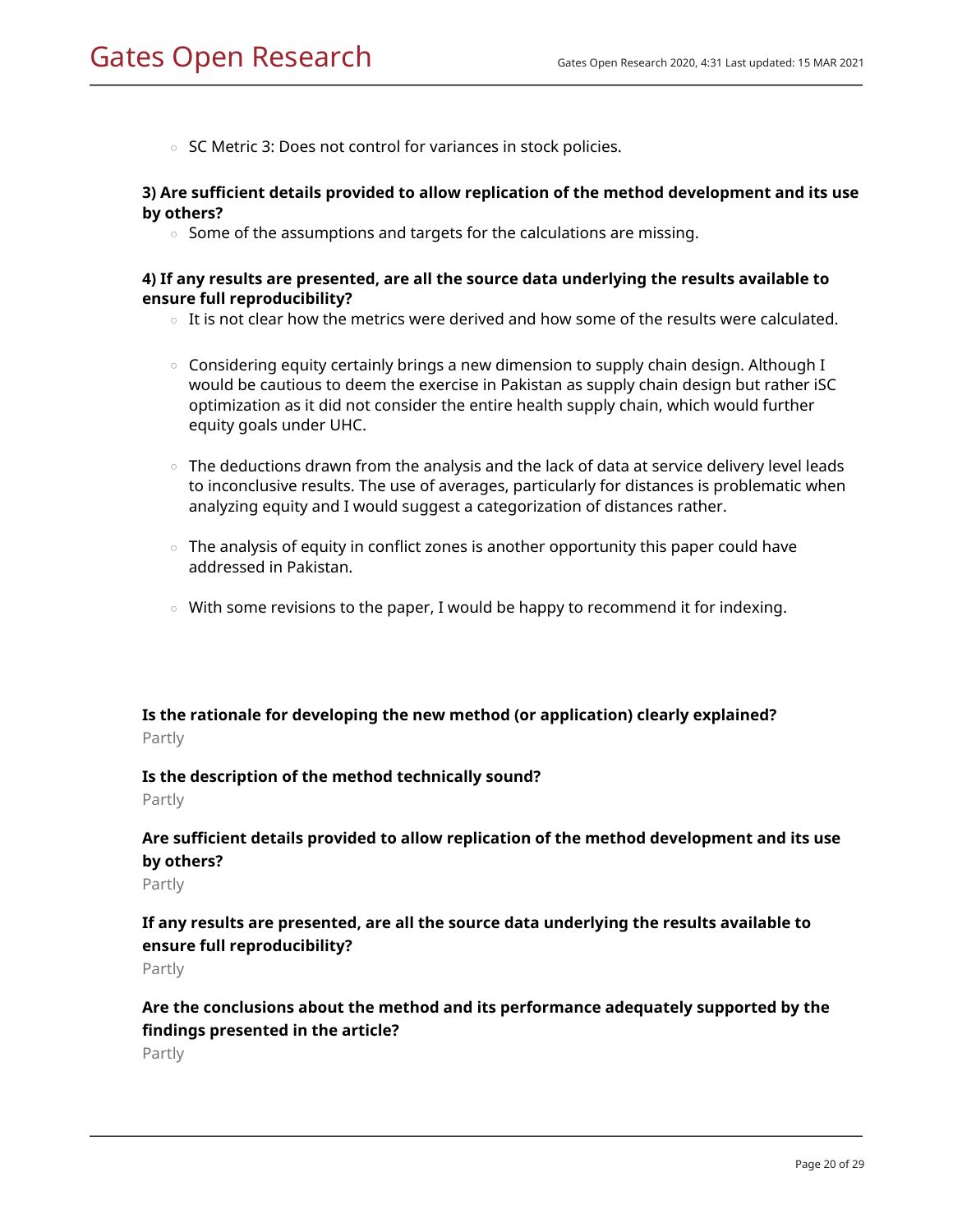*Competing Interests:* No competing interests were disclosed.

*Reviewer Expertise:* Immunization supply chain

**I confirm that I have read this submission and believe that I have an appropriate level of expertise to confirm that it is of an acceptable scientific standard, however I have significant reservations, as outlined above.**

Author Response 28 May 2020

**Mariam Zameer**, VillageReach, Seattle, USA

### **1) Is the rationale for developing the new method (or application) clearly explained?**

- $\,\circ\,$  The Equity Reference Group views equity from 4 lenses gender, conflict, urban poor and remote rural settings. It is not clear how the methodology assessed these 4 settings other than subdividing between rural and urban sites.
	- Thank you for highlighting this. We agree that equity can be looked at from many *different perspectives. Urban and rural are geographic dimensions that we focused on, while gender and conflict are socio-economic dimensions. Many people living in urban poor areas can be internally displaced as part of conflict settings.*

*While socioeconomic and gender barriers are useful equity dimensions, these data points were not consistently available as disaggregated data from the district, sub-district and health facility level, as acknowledged in the paper. The suggestion is well-taken, and we acknowledge the different dimensions on equity in the introduction paragraph 1: "Under-immunized children are more likely to be of lower socioeconomic status than fully immunized children and are geographically clustered in marginalized communities, such as urban poor, remote rural, mobile populations and communities affected by conflict, resulting in a higher burden of vaccinepreventable disease in these communities". The disaggregated from the census survey as well as urban slum mapping was not available at the time of the analysis and concluded after the system design analysis; these would provide useful data points for further research and analysis that were not covered under the current scope.*

## **2) Is the description of the method technically sound?**

- $\circ$   $\,$  Slide The supply chain metrics do not provide the assumptions for the parameters or the targets. The average resupply distance will negatively affect remote rural populations.
	- $\,\circ\,$  In the Discussion section, we acknowledge that average resupply distance is a more *appropriate metric for remote rural areas. One of our recommendations moving forward is the need to develop specific metrics for urban areas or other equity lens. The assumptions for the targets are outlined in Figure 1 and section on "Supply Chain Metrics", e.g. for Metric 2, we state that "we set a target of 60 kilometers as a feasible trip for a vaccinator to travel from a health facility to its resupplying store and return in one business day, based on the average travel speeds reported during primary data collection across all provinces."*

*In the Discussion, we also acknowledged that averaging resupply distances across districts could potentially mask the longer distances by inclusion of a number of relatively shorter distances.*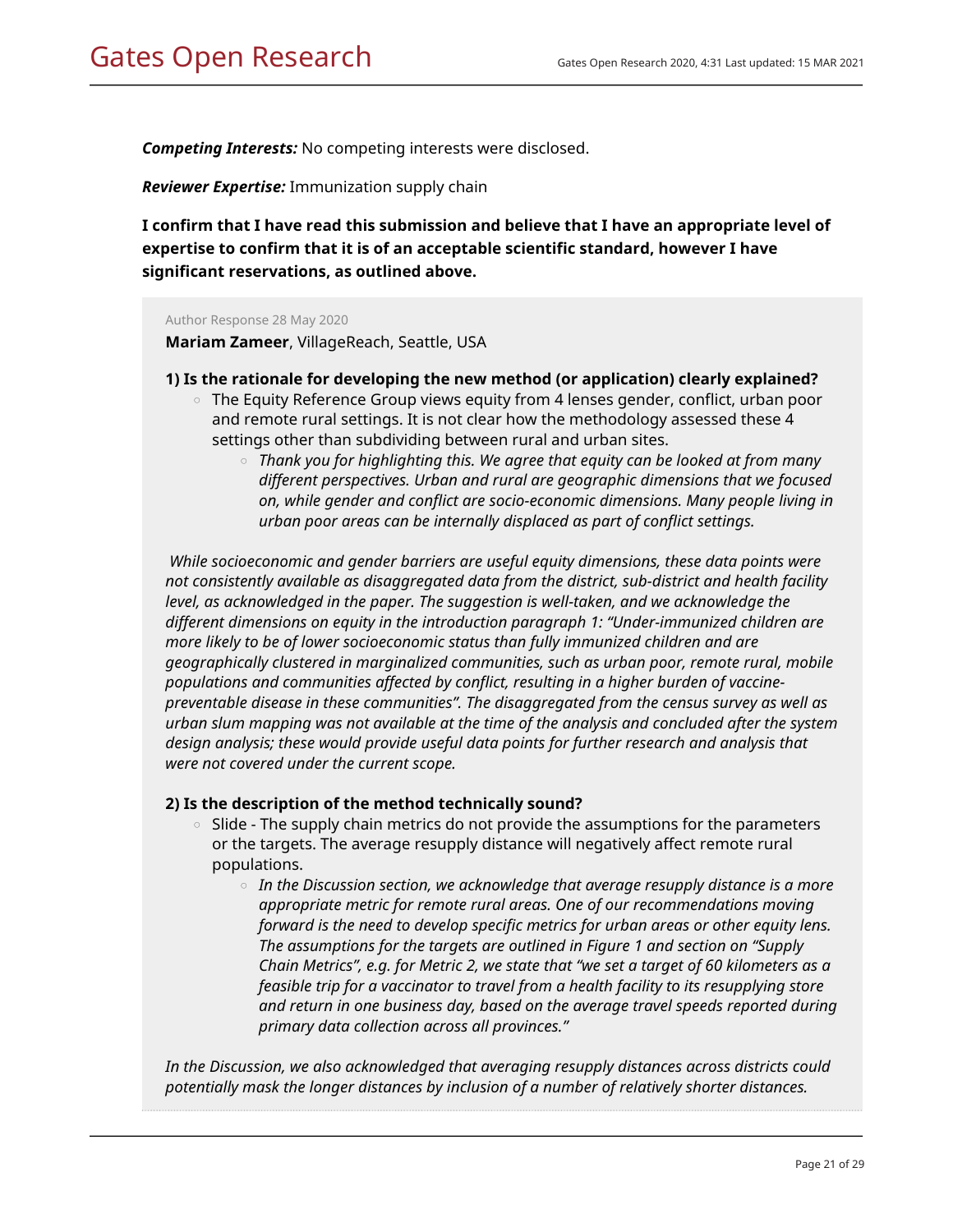*However, this potentially doesn't drastically affect one population than the other as the metric was applied to all Provinces/Areas. With further data made available, Provinces could be further divided into not only urban/rural (based on distance) but also time and road accessibility to health facilities, which will accommodate for additional peculiarities of remote rural/urban populations. This is recommended as a next step for further analysis.*

- $\,\circ\,$  The paper assumes that vaccine availability and cold chain will lead to immunization. It does not address the demand side factors or other supply side factors such as the availability of human resources, transport availability, etc.
	- Agree with the reviewer that we do not look at the other supply or demand side *factors, and this is outlined in the introduction and framing paragraph 2: "As part of the effort to improve equity in immunization coverage, immunization products must be available and of sufficient potency in the communities in which low coverage rates persist. To achieve this, immunization supply chains should be tailored to address health system barriers to equity in service delivery such as vaccine stockouts, inadequate storage capacity, non-functional cold chain equipment (CCE), as well as difficult terrain and road conditions. However, there is limited research and evidence on how the design of supply chains can be tailored to deliver potent vaccines to all children."*

*This analysis has focused on supply chain design's contributions to programmatic outcomes. One limitation is that the factors considered in this analysis are only few of the supply and demand factors that contribute to programme performance. Other factors such as HR availability and competence, data availability and use, health facilities opening times, awareness creation etc. have an impact on performance.'*

- $\circ~$  SC Metric 1: The analysis at district level for cold chain capacity is not useful seeing that vaccination services are delivered at the health facility level. It is not clear whether the analysis disaggregates the data at this level.
	- *We acknowledge this as a limitation of the study due to lack of data that was available at the health facility level, and lack of integrated data systems making it impossible to match health facility data across different databases. This is highlighted in the Discussion section. The authors believe that this is not peculiar to Pakistan and that systematic sub-national supply chain and programmatic performance capture and reliability of such data is challenging in similar countries. This study is however an important step in moving the supply chain contribution to programme outcomes discussion forward. Our recommendation is that this analysis should be extended to the health facility and community level where data is available, as outlined in the Discussion section. For Pakistan, as a first step, we think it is still valuable to identify districts and then be able to deep-dive for the specific districts.*
- SC Metric 2: Does not consider Cold chain equipment and uses averages.
	- *Request to the reviewer to clarify, as this metric is related to resupply distance and not cold chain storage. No average was used.*
- $\circ$  SC Metric 3: Does not control for variances in stock policies.
	- *In Pakistan, there were no variances in stock policies for districts to the best of our*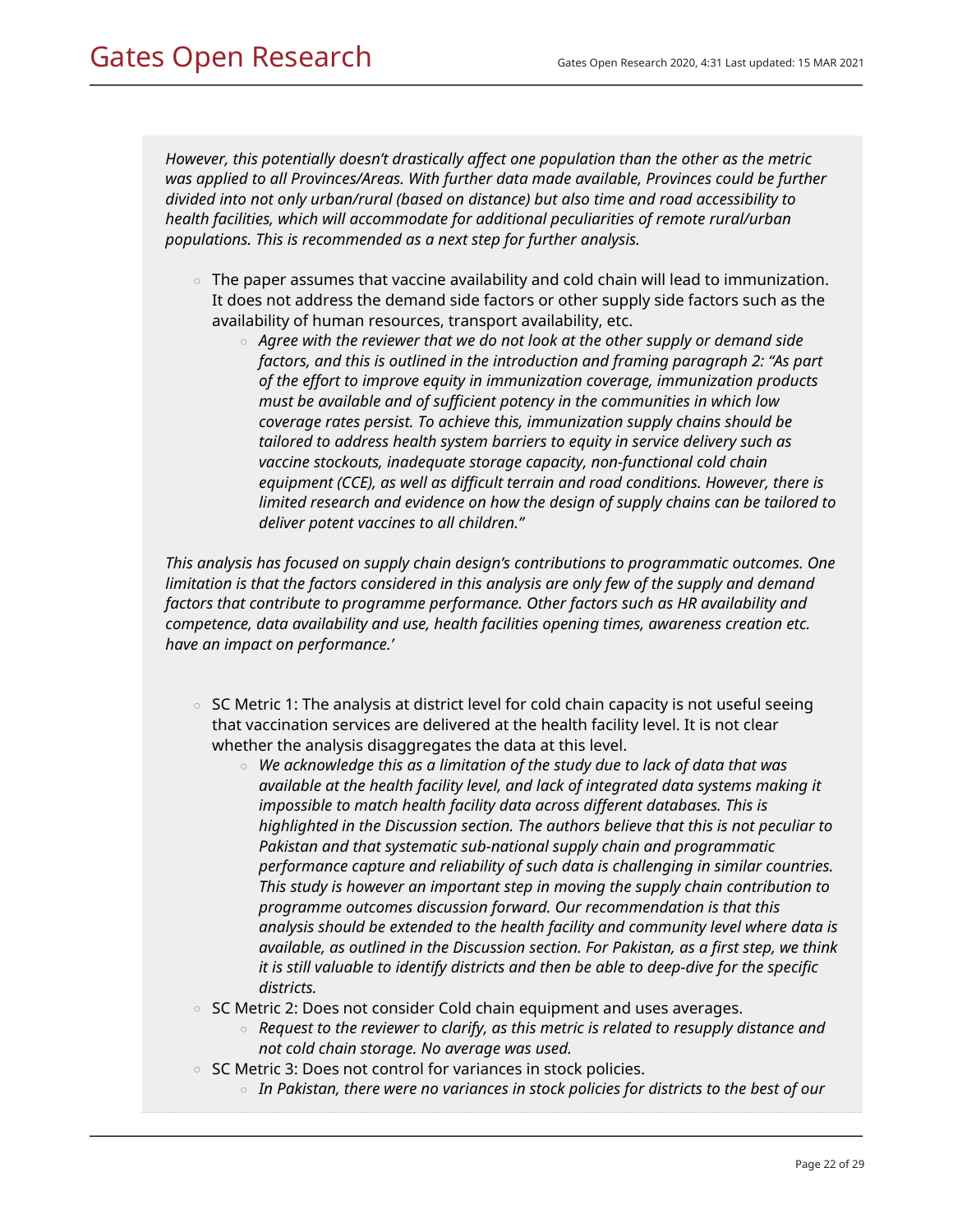*knowledge.*

## **3) Are sufficient details provided to allow replication of the method development and its use by others?**

- $\,\circ\,$  Some of the assumptions and targets for the calculations are missing.
	- Please let us know the assumptions and targets that are missing, so we add them *appropriately. The targets for all metrics and calculations are presented in the Supply Chain Metrics section, and in Figure 1.*

## **4) If any results are presented, are all the source data underlying the results available to ensure full reproducibility?**

- $\,\circ\,$  It is not clear how the metrics were derived and how some of the results were calculated.
	- Request to reviewer to provide more details, so we are able to add more specific *details. The Supply Chain Metrics section outlines how each of these metrics was derived and validated and presented in Figure 1. The data for each of the metrics is also available with the paper.*
- $\circ$  Considering equity certainly brings a new dimension to supply chain design. Although I would be cautious to deem the exercise in Pakistan as supply chain design but rather iSC optimization as it did not consider the entire health supply chain, which would further equity goals under UHC.
	- The approach to supply chain design is based on the direction from the *government, in this case the Government of Pakistan. We assessed and recommended changes to supply chain design based on direction from the federal and provincial government. Network optimization for supply chains usually uses specific modeling tools, which were also used in Pakistan. However, the authors went further than looking at the modeling results to look at comprehensive supply chain design.*

*The specific distinction between SC design and iSC optimization is misapplied here. The analysis presented here considers the system's design and applied an equity lens using three metrics. From experience in multiple countries, System Design analysis could be a country-wide/entire supply chain or a specific scope (e.g. last mile, outreaches, cold chain utilization etc.).*

- $\circ$   $\,$  The deductions drawn from the analysis and the lack of data at service delivery level leads to inconclusive results. The use of averages, particularly for distances is problematic when analyzing equity and I would suggest a categorization of distances rather.
	- *Refer to above for clarification of the use of averages. Averages was used as a form of categorizing findings. We see this work as a Methods paper, to further the conversation on equity in this area. As this methodology is repeated in other countries and refined, we would anticipate seeing trends that are helpful.*
- $\,\circ\,$  The analysis of equity in conflict zones is another opportunity this paper could have addressed in Pakistan.
	- *This was not an ask by the government of Pakistan, and the data on this is not*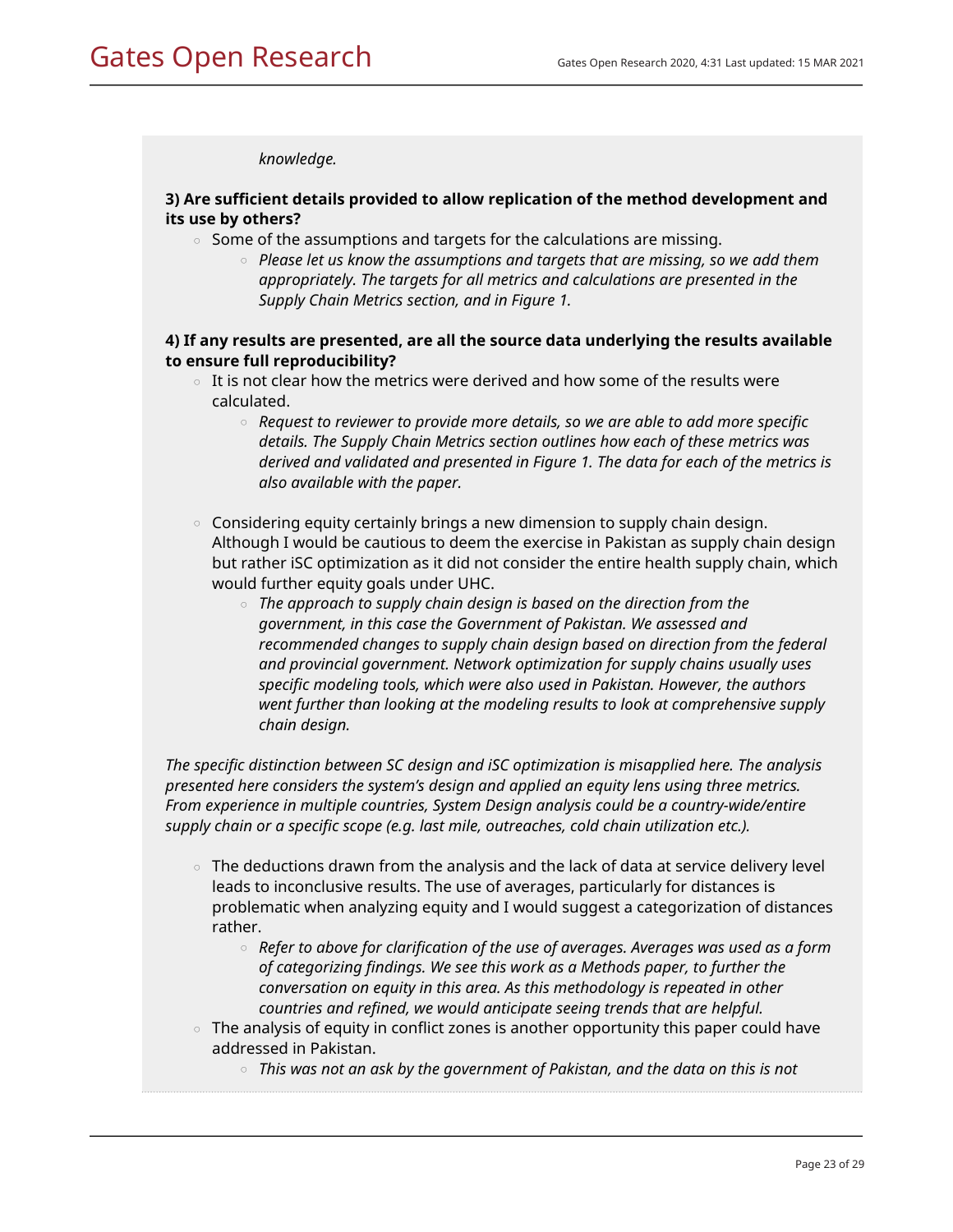*available.*

*Competing Interests:* No competing interests were disclosed.

Author Response 15 Sep 2020

**Mariam Zameer**, VillageReach, Seattle, USA

*Thank you to the reviewer for the detailed comments. We respond to each comment below to clarify information and limitations that were included and acknowledged in the paper. We request clarifications for the changes and revisions that are requested to recommend the paper for indexing. We hope that our response would alleviate the reviewer's concerns and fully approve the paper, so it is available for other countries to use and to improve our methodology.*

### **1) Is the rationale for developing the new method (or application) clearly explained?**

- $\,\circ\,$  The Equity Reference Group views equity from 4 lenses gender, conflict, urban poor and remote rural settings. It is not clear how the methodology assessed these 4 settings other than subdividing between rural and urban sites.
	- *Response: Thank you for highlighting this. We agree that equity can be looked at from many different perspectives. Urban and rural are geographic dimensions that we focused on, while gender and conflict are socio-economic dimensions. Many people living in urban poor areas can be internally displaced as part of conflict settings. While socioeconomic and gender barriers are useful equity dimensions, these data points were not consistently available as disaggregated data from the district, sub-district and health facility level, as acknowledged in the paper. The suggestion is well-taken, and we acknowledge the different dimensions on equity in the introduction paragraph 1: "Under-immunized children are more likely to be of lower socioeconomic status than fully immunized children and are geographically clustered in marginalized communities, such as urban poor, remote rural, mobile populations and communities affected by conflict, resulting in a higher burden of vaccine-preventable disease in these communities". The disaggregated from the census survey as well as urban slum mapping was not available at the time of the analysis and concluded after the system design analysis; these would provide useful data points for further research and analysis that were not covered under the current scope.*

### **2) Is the description of the method technically sound?**

- Slide The supply chain metrics do not provide the assumptions for the parameters or the targets. The average resupply distance will negatively affect remote rural populations.  $\circ$ 
	- Response: In the Discussion section, we acknowledge that average resupply distance *is a more appropriate metric for remote rural areas. One of our recommendations moving forward is the need to develop specific metrics for urban areas or other equity lens. The assumptions for the targets are outlined in Figure 1 and section on "Supply Chain Metrics", e.g. for Metric 2, we state that "we set a target of 60*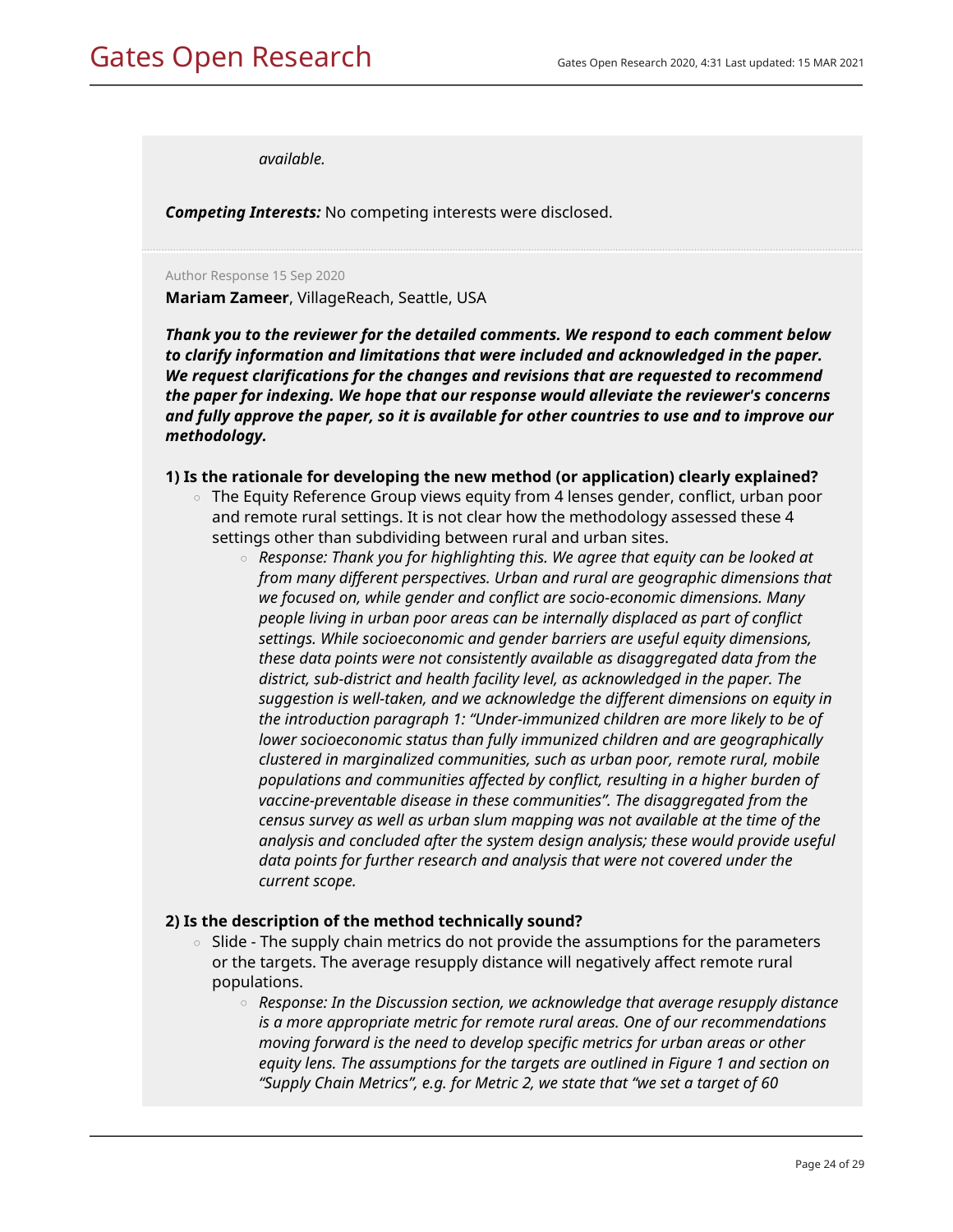*kilometers as a feasible trip for a vaccinator to travel from a health facility to its resupplying store and return in one business day, based on the average travel speeds reported during primary data collection across all provinces."In the Discussion, we also acknowledged that averaging resupply distances across districts could potentially mask the longer distances by inclusion of a number of relatively shorter distances. However, this potentially doesn't drastically affect one population than the other as the metric was applied to all Provinces/Areas. With further data made available, Provinces could be further divided into not only urban/rural (based on distance) but also time and road accessibility to health facilities, which will accommodate for additional peculiarities of remote rural/urban populations. This is recommended as a next step for further analysis.*

- $\,\circ\,$  The paper assumes that vaccine availability and cold chain will lead to immunization. It does not address the demand side factors or other supply side factors such as the availability of human resources, transport availability, etc.
	- Response: Agree with the reviewer that we do not look at the other supply or *demand side factors, and this is outlined in the introduction and framing paragraph 2: "As part of the effort to improve equity in immunization coverage, immunization products must be available and of sufficient potency in the communities in which low coverage rates persist. To achieve this, immunization supply chains should be tailored to address health system barriers to equity in service delivery such as vaccine stockouts, inadequate storage capacity, nonfunctional cold chain equipment (CCE), as well as difficult terrain and road conditions. However, there is limited research and evidence on how the design of supply chains can be tailored to deliver potent vaccines to all children."This analysis has focused on supply chain design's contributions to programmatic outcomes. One limitation is that the factors considered in this analysis are only few of the supply and demand factors that contribute to programme performance. Other factors such as HR availability and competence, data availability and use, health facilities opening times, awareness creation etc. have an impact on performance.'*
- $\circ$   $\,$  SC Metric 1: The analysis at district level for cold chain capacity is not useful seeing that vaccination services are delivered at the health facility level. It is not clear whether the analysis disaggregates the data at this level.
	- *Response: We acknowledge this as a limitation of the study due to lack of data that was available at the health facility level, and lack of integrated data systems making it impossible to match health facility data across different databases. This is highlighted in the Discussion section. The authors believe that this is not peculiar to Pakistan and that systematic sub-national supply chain and programmatic performance capture and reliability of such data is challenging in similar countries. This study is however an important step in moving the supply chain contribution to programme outcomes discussion forward. Our recommendation is that this analysis should be extended to the health facility and community level where data is available, as outlined in the Discussion section. For Pakistan, as a first step, we think it is still valuable to identify districts and then be able to deep-dive for the specific districts.*
- $\,\circ\,$  SC Metric 2: Does not consider Cold chain equipment and uses averages.
	- Response: Request to the reviewer to clarify, as this metric is related to resupply *distance and not cold chain storage. No average was used.*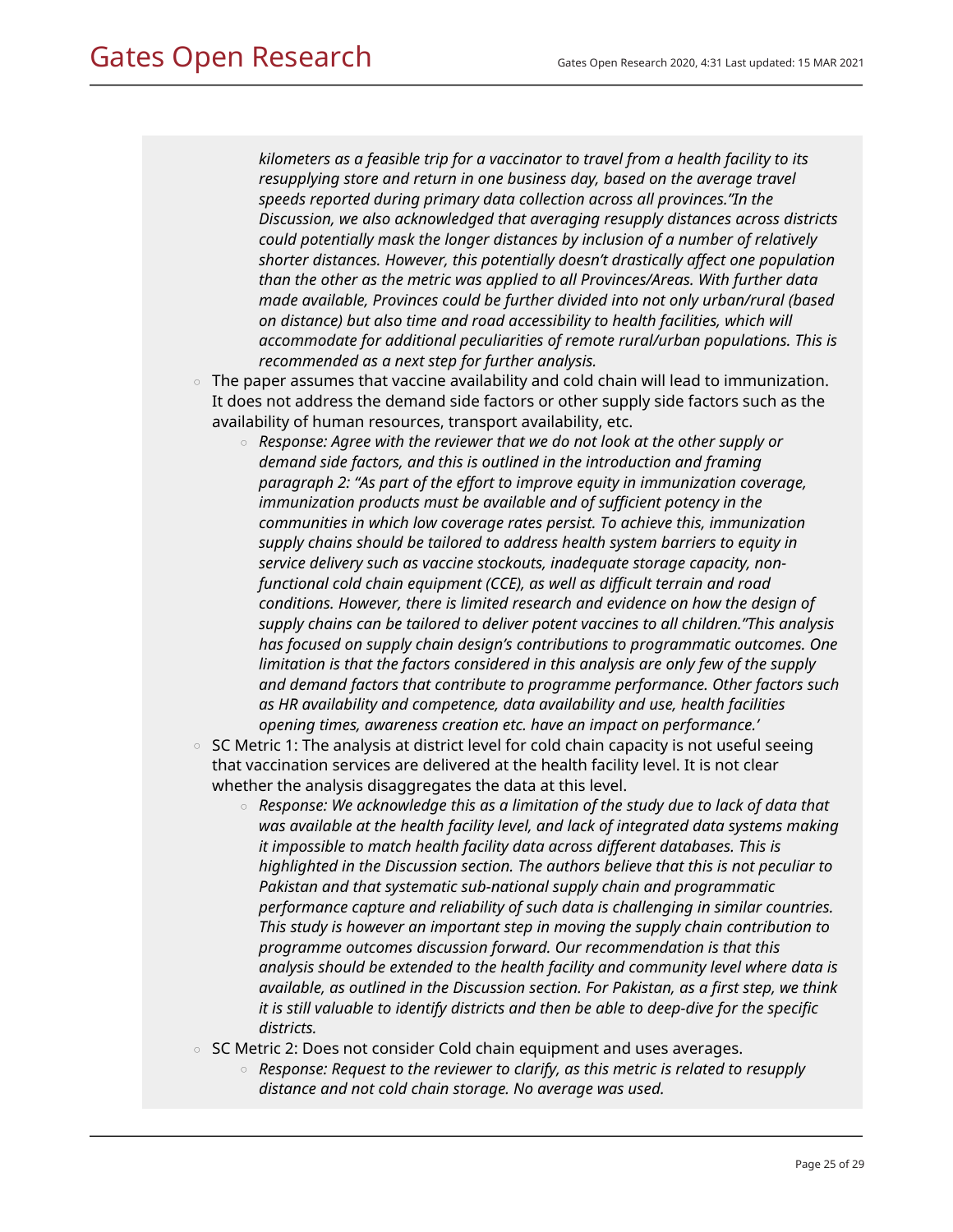- $\circ$  SC Metric 3: Does not control for variances in stock policies.
	- *Response: In Pakistan, there were no variances in stock policies for districts to the best of our knowledge.*

# **3) Are sufficient details provided to allow replication of the method development and its use by others?**

- $\, \circ \,$  Some of the assumptions and targets for the calculations are missing.
	- *Response: Please let us know the assumptions and targets that are missing, so we add them appropriately. The targets for all metrics and calculations are presented in the Supply Chain Metrics section, and in Figure 1.*

# **4) If any results are presented, are all the source data underlying the results available to ensure full reproducibility?**

- $\,\circ\,$  It is not clear how the metrics were derived and how some of the results were calculated.
	- *Response: Request to reviewer to provide more details, so we are able to add more specific details. The Supply Chain Metrics section outlines how each of these metrics was derived and validated and presented in Figure 1. The data for each of the metrics is also available with the paper.*
- $\,\circ\,$  Considering equity certainly brings a new dimension to supply chain design. Although I would be cautious to deem the exercise in Pakistan as supply chain design but rather iSC optimization as it did not consider the entire health supply chain, which would further equity goals under UHC.
	- $\,\circ\,$  Response: The approach to supply chain design is based on the direction from the *government, in this case the Government of Pakistan. We assessed and recommended changes to supply chain design based on direction from the federal and provincial government. Network optimization for supply chains usually uses specific modeling tools, which were also used in Pakistan. However, the authors went further than looking at the modeling results to look at comprehensive supply chain design.*
	- $\,\circ\,$  The specific distinction between SC design and iSC optimization is misapplied here. *The analysis presented here considers the system's design and applied an equity lens using three metrics. From experience in multiple countries, System Design analysis could be a country-wide/entire supply chain or a specific scope (e.g. last mile, outreaches, cold chain utilization etc.).*
- $\circ$   $\,$  The deductions drawn from the analysis and the lack of data at service delivery level leads to inconclusive results. The use of averages, particularly for distances is problematic when analyzing equity and I would suggest a categorization of distances rather.
	- *Response: Refer to above for clarification of the use of averages. Averages was used as a form of categorizing findings. We see this work as a Methods paper, to further the conversation on equity in this area. As this methodology is repeated in other countries and refined, we would anticipate seeing trends that are helpful.*
- $\,\circ\,$  The analysis of equity in conflict zones is another opportunity this paper could have addressed in Pakistan.
	- *Response: This was not an ask by the government of Pakistan, and the data on this is not available*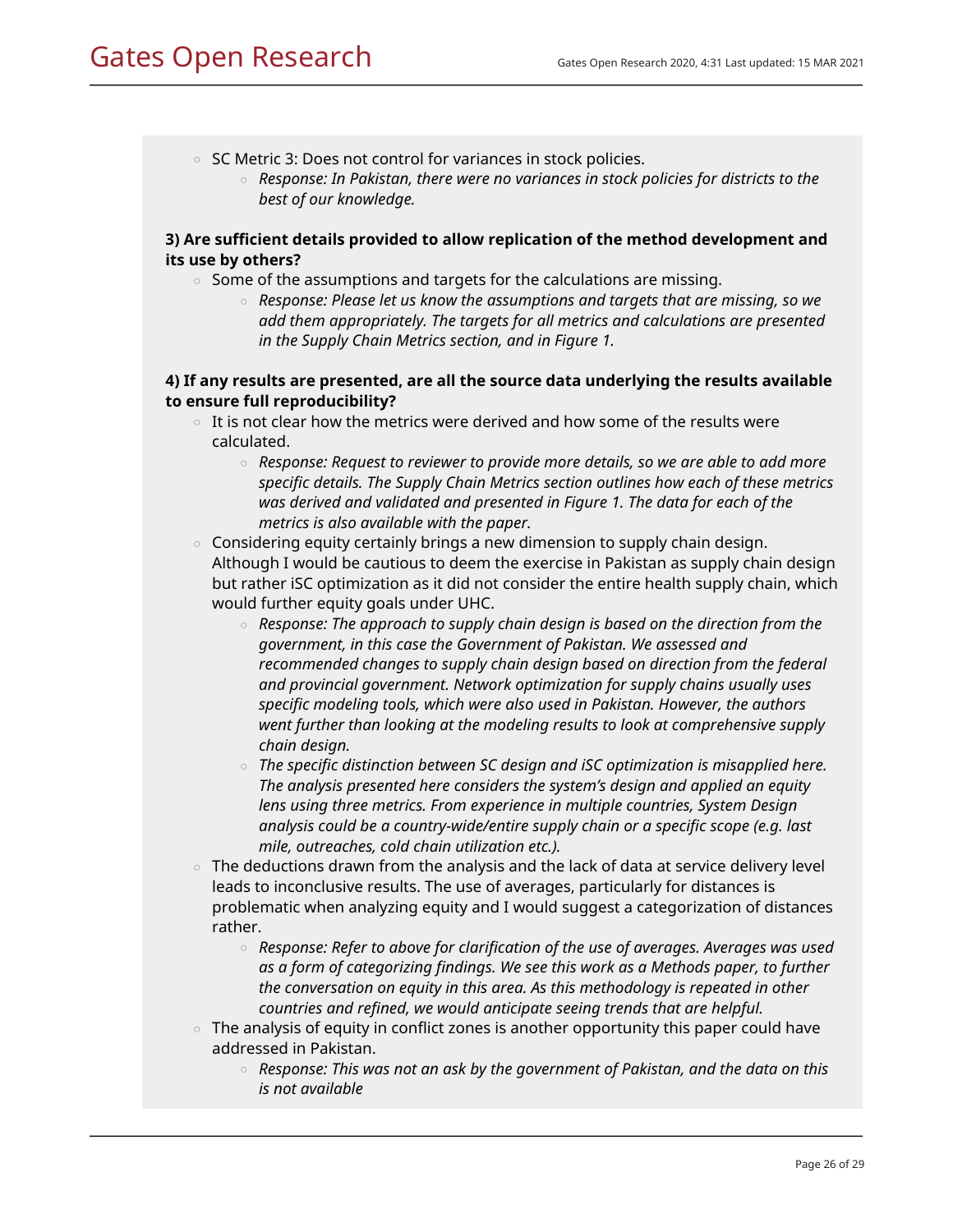*Competing Interests:* No competing interests were disclosed.

Reviewer Report 20 April 2020

<https://doi.org/10.21956/gatesopenres.14300.r28753>

**© 2020 Prosser W et al.** This is an open access peer review report distributed under the terms of the [Creative](https://creativecommons.org/licenses/by/4.0/) [Commons Attribution License](https://creativecommons.org/licenses/by/4.0/), which permits unrestricted use, distribution, and reproduction in any medium, provided the original work is properly cited.



**Wendy Prosser** John Snow, Inc., Seattle, WA, USA **Cary Spisak** John Snow, Inc., Seattle, WA, USA

### General comments:

This article is very timely as it reflects the global interest in equity in immunization programs and the goal to have more equitable coverage rates across all countries. This is also timely as the article reflects the desire to have more evidence linking supply chain performance to immunization coverage. The two are intuitively linked, as vaccines must be available at service delivery points in order for vaccines to be administered. However, the evidence definitely showing that link is scant.

This article is a considerable first step to move forward the conversation linking supply chain, coverage and equity. The article does a thorough job of highlighting the limitations and challenges with this type of analysis, which may have prevented finding any clear trends or links between supply chain and coverage equity.

The metrics as defined by the methodology are judicious and are an innovative twist on standard supply chain indicators in use. It is disappointing that the results of the analysis were either ambiguous or showed no overarching trend or pattern between the chosen supply chain metrics and coverage. The article dutifully addresses this in the limitations, noting the many influential factors on coverage rates and inequity. Because of this ambiguity in the link between supply chain and equity, it would benefit the article to adjust some language to be less definitive about these ambiguous links for the results of each metric (more details on suggestions to address this are listed below).

The Conclusions don't necessarily match the results as the analysis showed no notable relationships between the supply chain metrics and immunization coverage. It almost risks narrowing the vision of the article to interpret the results based on expected outcomes. However, as the article notes, the analysis contributed to alternative supply chain configurations that can reduce the distance to resupply points, which does benefit health workers, the supply chain, and,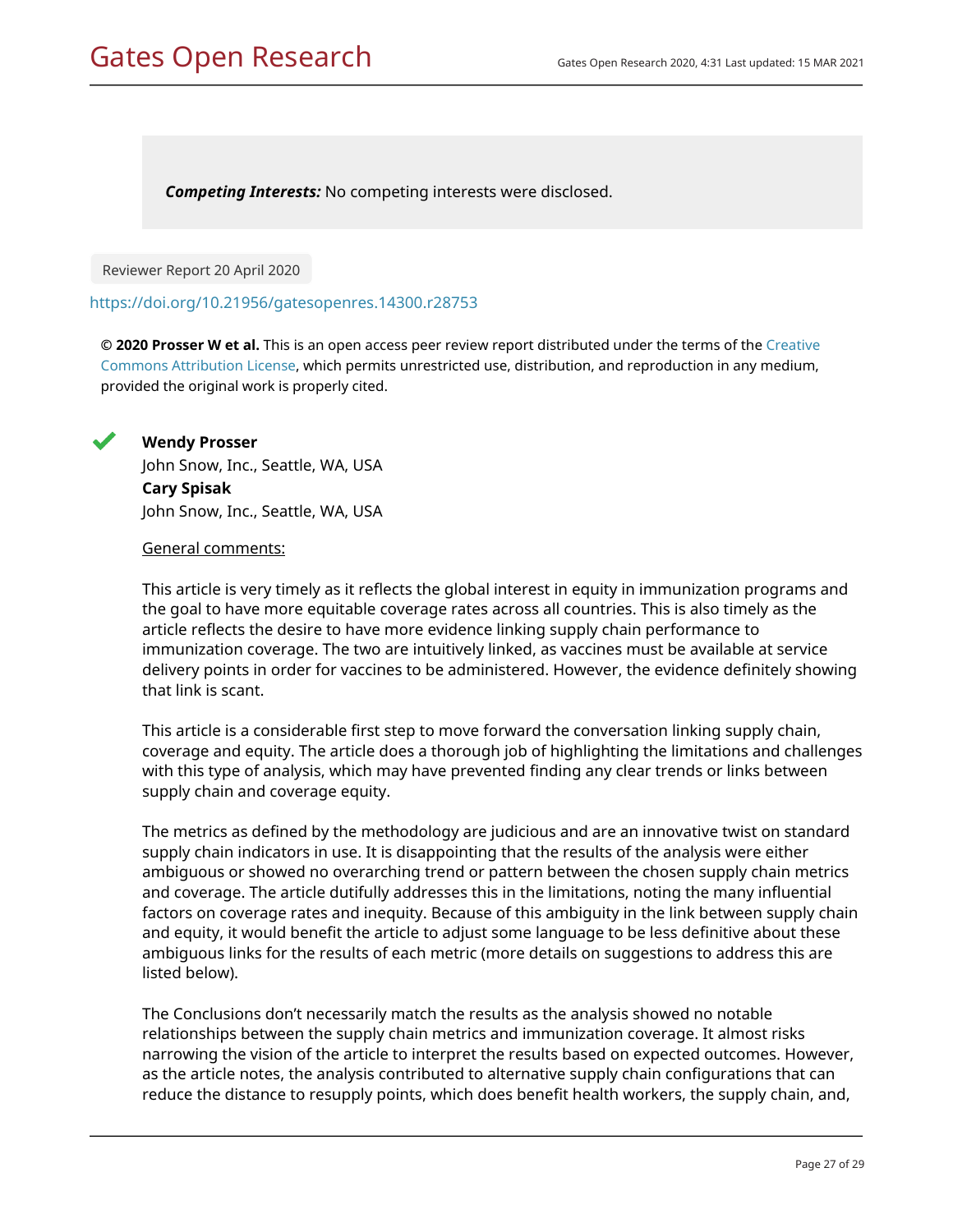presumably coverage. It is noteworthy to see this thoughtful analytical approach to better supply chain design, and we hope other countries would adapt similar evidence-based approaches to supply chain design.

Despite the limitations, this article forces the necessary conversation linking supply chain and coverage when making decisions about the supply chain design. The article provides examples of decisions related to the design of the supply chain, for example average hours saved if direct delivery was in place, that could increase the hours a healthcare worker has to provide care for children. As the article marginally notes, this is one of many factors that can influence coverage and equity.

A noted limitation was the data availability and not being able to analyze the metrics at the facility level and instead using the district level for analysis. This is particularly hindering for cold chain capacity as it may be masking capacity variability among service delivery points. These reviewers agree with the recommendation that using this methodology at the facility level would provide further insight and potentially stronger demonstration of the influence of supply chain design on coverage and equity.

## Questions for clarification:

In the methods (paragraph 1), how do you define "demand" for vaccines as there are many influential factors to true demand? Or is this referring to estimated need?

Please clarify if CCE considered in this analysis is only used for vaccines.

## Specific comments:

The last sentence in the abstract states that the analysis "highlighted supply chain contributions to program performance." This reviewer's understanding of the results is this contribution was not clearly demonstrated although this methodology clearly informed future health system investments and guided decision making for those investments.

The first sentence of the Conclusion notes that design is often based on cost-efficiency. It is important to note, however, that cost is also an indicator or proxy for different aspects of system performance, such as distance driven. Another notable design influencer is administrative structure of the government and system.

Specific instances of definitive language that could be adjusted to factor in the ambiguity:

- $\,\circ\,$  Last sentence of introduction section: suggest a re-write of this sentence to state this as more of a hypothesis of what this approach aimed to do. As it is currently written, it assumes a connection between design and increasing equity, which the analysis does not definitively determine.
- Results section, "Comparing cold chain capacity and immunization coverage." The article notes that the relationship between these metrics is ambiguous. The statement in the paragraph on disparities in urban-rural coverage rates, "which might be a result of  $\circ$